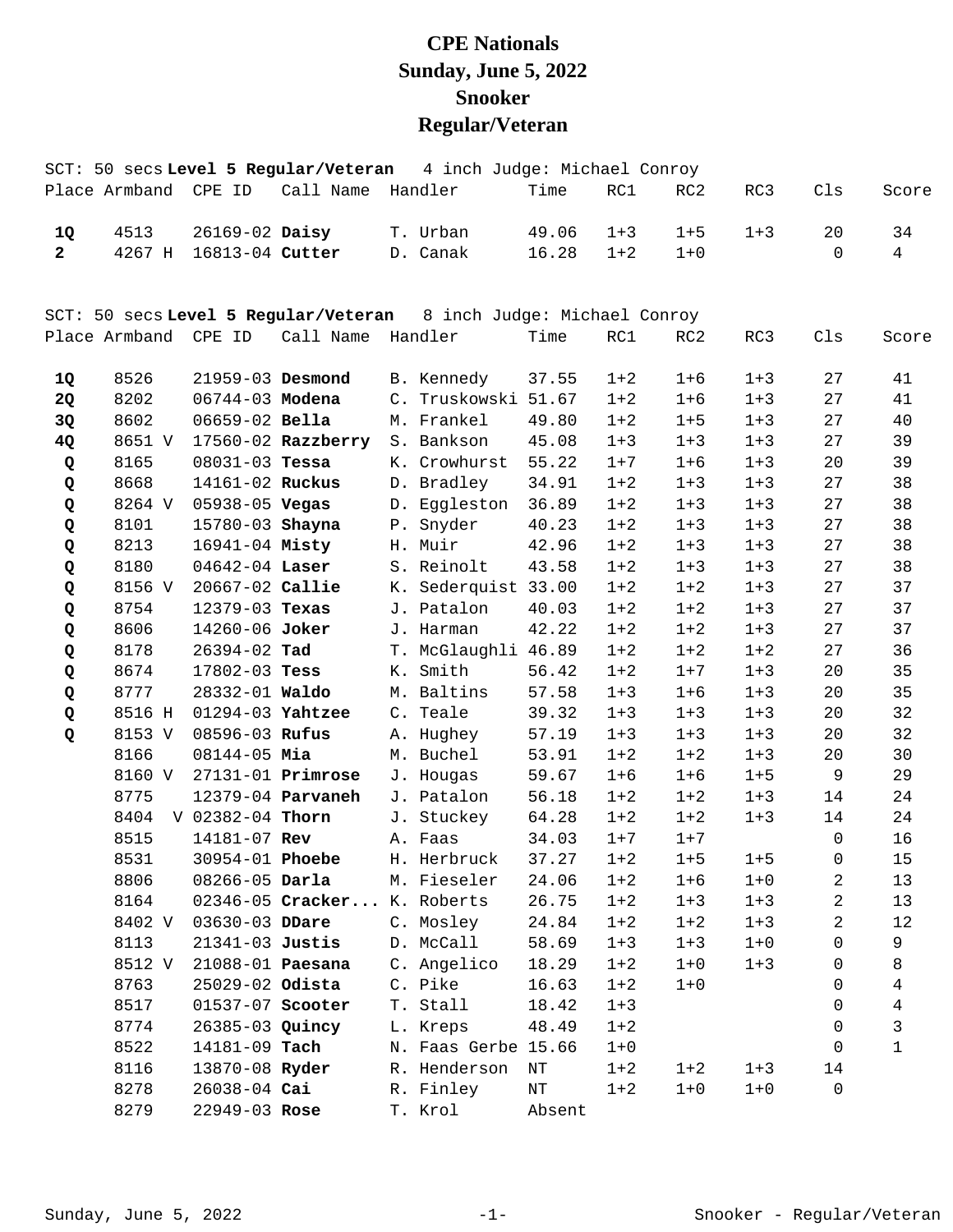| 8609   | $17093 - 02$ Zaina    |                    | N. Carver        | NΤ     | $1 + 2$ | $1 + 2$ | $1 + 3$ | 2             |
|--------|-----------------------|--------------------|------------------|--------|---------|---------|---------|---------------|
| 8615   | $27366 - 01$ Patches  |                    | M. Bush          | ΝT     | $1 + 2$ | $1 + 3$ | $1 + 3$ | 14            |
| 8673   | $17745 - 02$ Remy     |                    | M. Lindquist     | Absent |         |         |         |               |
| 8761   | $26415 - 03$ Hazel    |                    | S. Ford          | ΝT     | $1+7$   | $1 + 0$ |         | 0             |
| 8762   | $25197 - 01$ Raven    |                    | M. Doerfler      | ΝT     | $1 + 2$ | $1 + 2$ | $1 + 3$ | 5             |
| 8767   | $20344 - 02$ Junior   |                    | N. Kowal         | Absent |         |         |         |               |
| 8776   |                       | 13123-05 Lit'l Bit | D. Baker         | Absent |         |         |         |               |
| 8812   | 25113-02 Woody        |                    | M. Sandler       | ΝT     | $1 + 0$ | $1+6$   | $1 + 2$ | $\mathcal{L}$ |
| 8814   | 29412-01 <b>Panda</b> |                    | L. VanVleet      | ΝT     | $1 + 2$ | $1 + 0$ |         | $\Omega$      |
| 8159 V | 26394-01 Bayden       |                    | T. McGlaughli NT |        |         |         |         | $\Omega$      |
| 8408 V | 17798-03 Mojo         |                    | K. Daughtridg NT |        | $1 + 2$ |         |         | $\Omega$      |
|        |                       |                    |                  |        |         |         |         |               |

SCT: 50 secs **Level 5 Regular/Veteran** 12 inch Judge: Michael Conroy Place Armband CPE ID Call Name Handler Time RC1 RC2 RC3 Cls Score

| 1Q | 12820   | 23092-02 Meeko         |                                 |       | S. Nevitt           | 50.66 | $1 + 7$ | $1 + 7$ | $1 + 7$ | 27 | 51 |
|----|---------|------------------------|---------------------------------|-------|---------------------|-------|---------|---------|---------|----|----|
| 2Q | 12687   | 23093-05 Crusher       |                                 |       | A. Meeler           | 50.56 | $1 + 3$ | $1 + 7$ | $1 + 5$ | 27 | 45 |
| 3Q | 12785   | 26415-04 Denali        |                                 |       | R. Ford             | 54.25 | $1 + 7$ | $1 + 7$ | $1 + 7$ | 20 | 44 |
| 4Q | 12788   | 18016-06 Shatzi        |                                 |       | L. Cromer           | 37.54 | $1 + 3$ | $1 + 7$ | $1 + 3$ | 27 | 43 |
| Q  | 12114   | 01100-08 Dusty         |                                 |       | S. Davis            | 44.73 | $1 + 2$ | $1 + 6$ | $1 + 3$ | 27 | 41 |
| Q  | 12232   | 28408-01 Moose         |                                 |       | J. Aubil            | 48.78 | $1 + 2$ | $1 + 5$ | $1 + 3$ | 27 | 40 |
| Q  | 12270 V | 22949-02 Ziggy         |                                 |       | T. Krol             | 63.59 | $1 + 3$ | $1 + 7$ | $1 + 7$ | 20 | 40 |
| Q  | 12713   | 16745-06 Turn          |                                 |       | C. Roman            | 40.33 | $1 + 3$ | $1 + 3$ | $1 + 3$ | 27 | 39 |
| Q  | 12710   | 27610-01 Casey         |                                 |       | H. Wallace          | 43.96 | $1 + 3$ | $1 + 3$ | $1 + 3$ | 27 | 39 |
| Q  | 12719 H | 17444-05 Sophie        |                                 |       | B. Miller           | 45.43 | $1 + 2$ | $1 + 5$ | $1 + 2$ | 27 | 39 |
| Q  | 12111 V | 24850-01 Kinnick       |                                 |       | L. Hensley          | 30.95 | $1 + 2$ | $1 + 3$ | $1 + 3$ | 27 | 38 |
| Q  | 12456   | 16072-03 Stetson       |                                 |       | K. Felton           | 41.07 | $1 + 2$ | $1 + 3$ | $1 + 3$ | 27 | 38 |
| Q  | 12824   | 27884-02 Noah          |                                 | C.    | Schafer             | 41.67 | $1 + 2$ | $1 + 3$ | $1 + 3$ | 27 | 38 |
| Q  | 12780   | 07276-06 Jordy         |                                 |       | S. Cowles           | 29.25 | $1 + 2$ | $1 + 2$ | $1 + 3$ | 27 | 37 |
| Q  | 12235   | 30367-01 <b>Pepper</b> |                                 |       | B. Hart             | 33.23 | $1 + 2$ | $1 + 2$ | $1 + 3$ | 27 | 37 |
| Q  | 12784   | 16535-02 Tonka         |                                 |       | S. Gibson           | 38.13 | $1 + 2$ | $1 + 2$ | $1 + 3$ | 27 | 37 |
| Q  | 12115   | 05051-09 Twist         |                                 |       | L. Deakin           | 39.20 | $1 + 2$ | $1 + 2$ | $1 + 3$ | 27 | 37 |
| Q  | 12611 V | 19029-03 Fermi         |                                 |       | Y. Carson-Ste 48.99 |       | $1 + 2$ | $1 + 2$ | $1 + 3$ | 27 | 37 |
| Q  | 12214   | 27044-03 Cinch         |                                 |       | D. Haynes           | 51.04 | $1 + 3$ | $1 + 7$ | $1 + 3$ | 20 | 36 |
| Q  | 12289   | 28225-01 Cubby         |                                 |       | S. Noffsinger 54.53 |       | $1 + 2$ | $1 + 6$ | $1 + 3$ | 20 | 34 |
| Q  | 12290 V |                        | 22018-02 Lacie Jane A.          |       | O'Neil              | 59.31 | $1 + 3$ | $1 + 5$ | $1 + 3$ | 20 | 34 |
| Q  | 12665 V | 23144-01 Rowdy         |                                 |       | A. Meeler           | 53.55 | $1 + 3$ | $1 + 5$ | $1 + 2$ | 20 | 33 |
| Q  | 12702   | 07813-06 Autumn        |                                 |       | A. Koebler          | 48.80 | $1 + 2$ | $1 + 5$ | $1 + 2$ | 20 | 32 |
| Q  | 12782   | 12038-09 Halle         |                                 |       | B. Garstin          | 55.63 | $1 + 3$ | $1 + 3$ | $1 + 3$ | 20 | 32 |
| Q  | 12109 V | 21358-01 Trotsky       |                                 |       | C. Lutz             | 59.61 | $1 + 3$ | $1 + 4$ | $1 + 2$ | 20 | 32 |
|    | 12554   | 29295-01 Cooper        |                                 |       | J. Krause           | 54.91 | $1 + 2$ | $1 + 3$ | $1 + 3$ | 20 | 31 |
|    | 12221   | 20175-02 Tuffy         |                                 |       | C. OBannon          | 49.01 | $1 + 2$ | $1 + 2$ | $1 + 3$ | 20 | 30 |
|    | 12690   | 26314-02 Trooper       |                                 | $C$ . | Tan                 | 53.99 | $1 + 2$ | $1 + 2$ | $1 + 3$ | 20 | 30 |
|    | 12231   | 27796-01 Jin           |                                 | J.    | Tasker              | 59.22 | $1 + 3$ | $1 + 5$ | $1 + 3$ | 14 | 28 |
|    | 12680   | 27876-01 Copper        |                                 |       | R. Bouley           | 54.74 | $1 + 3$ | $1 + 5$ | $1 + 2$ | 14 | 27 |
|    | 12236   | 24676-03 Aurora        |                                 |       | T. Keinz            | 37.16 | $1 + 2$ | $1 + 3$ | $1 + 3$ | 14 | 25 |
|    | 12712   | 12926-05 Sierra        |                                 |       | T. Haarsma          | 37.58 | $1 + 2$ | $1 + 3$ | $1 + 3$ | 14 | 25 |
|    | 12759 V |                        | 09341-03 Razzie Roo C. Capobres |       |                     | 37.61 | $1 + 2$ | $1 + 3$ | $1 + 3$ | 14 | 25 |
|    | 12454   | 13505-05 Journey       |                                 |       | D. Arnold           | 50.74 | $1 + 2$ | $1 + 3$ | $1 + 3$ | 14 | 25 |
|    |         | 12209 VH 23390-01 Toby |                                 |       | L. Wuthrich         | 62.56 | $1 + 2$ | $1 + 3$ | $1 + 3$ | 14 | 25 |
|    | 12459   | 19146-03 Ozzie         |                                 |       | K. Mills            | 33.95 | $1 + 2$ | $1 + 2$ | $1 + 3$ | 14 | 24 |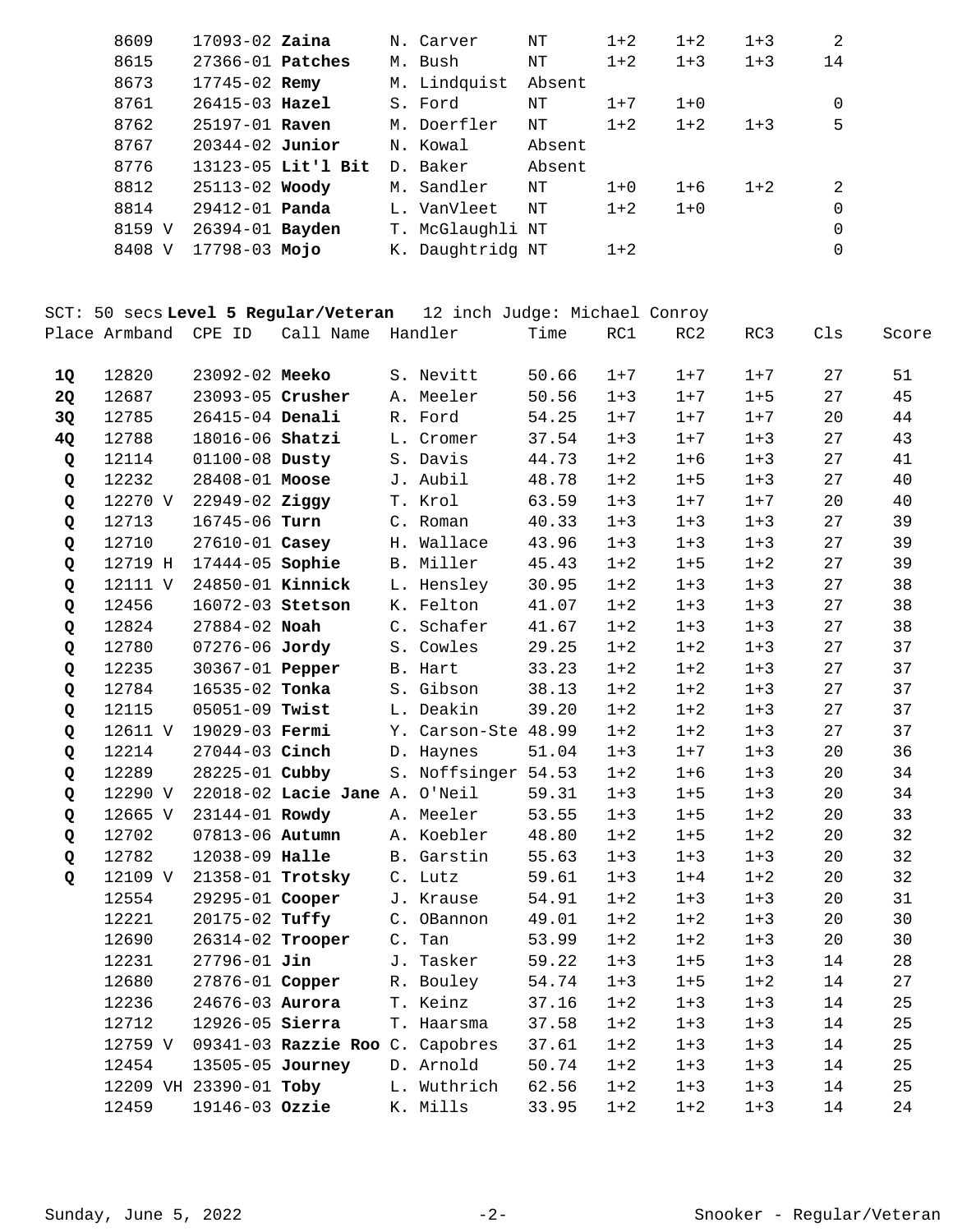| 12458   | 18949-04 Mowgli          |                         | J. Zwiener           | 52.80     | $1 + 2$ | $1 + 2$ | $1 + 2$ | 14           | 23             |
|---------|--------------------------|-------------------------|----------------------|-----------|---------|---------|---------|--------------|----------------|
| 12451   | 02568-09 Onree           |                         | D. Franks            | 42.30     | $1 + 7$ | $1 + 5$ | $1 + 7$ | $\mathbf 0$  | 22             |
| 12552   | 21455-02 Wrench          |                         | M. Harvey            | 53.80     | $1 + 3$ | $1 + 3$ | $1 + 3$ | 9            | 21             |
| 12917   | $06472 - 05$ Ziggy       |                         | J. Schwocho          | 63.76     | $1 + 3$ | $1 + 3$ | $1 + 3$ | 9            | 21             |
| 12671 V | 17686-02 Lexi            |                         | J. Beckman           | 43.14     | $1 + 2$ | $1 + 3$ | $1 + 3$ | 9            | 20             |
| 12918   | $08494 - 04$ Cami        |                         | R. Schrader          | 60.83     | $1 + 2$ | $1 + 6$ | $1 + 3$ | 5            | 19             |
| 12760 V | $12038-08$ Cecilia       |                         | B. Garstin           | 58.33     | $1 + 3$ | $1 + 6$ | $1 + 6$ | $\mathbf 0$  | 18             |
| 12220   | $18151 - 02$ Gus         |                         | D. Hawk              | 59.05     | $1 + 3$ | $1 + 3$ | $1 + 3$ | 5            | 17             |
| 12286   | 20789-02 Piper           |                         | H. Neldner           | 59.29     | $1 + 3$ | $1 + 3$ | $1 + 3$ | 5            | 17             |
| 12216   | $02435 - 04$ Taxi        |                         | A. Haldeman          | 23.12     | $1 + 2$ | $1 + 7$ | $1 + 2$ | $\mathsf{O}$ | 14             |
| 12208 V | $21491-01$ Reilly        |                         | T. Applegarth 44.97  |           | $1 + 3$ | $1 + 3$ | $1 + 3$ | 2            | 14             |
| 12681   | 02133-04 Bandit          |                         | L. Medina            | 23.44     | $1 + 3$ | $1 + 7$ |         | 0            | 12             |
| 12692   | 27876-02 Belle           |                         | R. Bouley            | 31.30     | $1 + 3$ | $1 + 5$ | $1 + 0$ | 0            | 11             |
| 12103 V | $21341 - 01$ Libby       |                         | D. McCall            | 45.02     | $1 + 3$ | $1 + 2$ | $1 + 2$ | $\mathbf 0$  | 10             |
| 12902   | $06472 - 04$ Finn        |                         | J. Schwocho          | 20.72     | $1 + 3$ | $1 + 3$ | $1 + 0$ | $\mathsf{O}$ | 9              |
| 12291   | 15877-05 Joey            |                         | P. Schairer          | 16.54     | $1 + 2$ | $1 + 2$ | $1 + 0$ | $\Omega$     | $\overline{7}$ |
| 12685   | 17686-04 Jake            |                         | J. Beckman           | 8.65      | $1 + 2$ |         |         | $\mathbf 0$  | $\mathbf{3}$   |
| 12225 T | 23521-01 Kelsey          |                         | D. Stelzer           | NT        | $1 + 2$ | $1 + 2$ | $1 + 3$ | 20           |                |
| 12284 H |                          | 17681-01 <b>Trooper</b> | B. Boskovitch Absent |           |         |         |         |              |                |
| 12684   | 11373-05 Mak             |                         | M. Kilpatrick NT     |           | $1 + 3$ |         |         | 0            |                |
| 12703 H | 17444-04 Tony            |                         | B. Miller            | Absent    |         |         |         |              |                |
| 12715   | 30655-01 <b>Frisco</b>   |                         | L. Whiteman          | NT        | $1 + 3$ | $1 + 3$ | $1 + 3$ | $\Omega$     |                |
| 12716   | 27610-02 Dunkin          |                         | H. Wallace           | $\rm{NT}$ | $1 + 3$ | $1 + 3$ | $1 + 3$ | 9            |                |
| 12781   | 09341-04 Juicy           |                         | C. Capobres          | NT        | $1 + 2$ | $1 + 3$ | $1 + 3$ | 9            |                |
| 12906   | $10544-03$ Wiggins       |                         | C. Leyendecke NT     |           | $1 + 2$ | $1 + 3$ | $1 + 3$ | 14           |                |
|         | 12523 V 15497-03 Melanie |                         | M. Lange             | NΤ        | $1 + 2$ | $1 + 6$ |         | $\mathbf 0$  |                |
| 12664 V | 17745-01 Chelsie         |                         | M. Lindquist Absent  |           |         |         |         |              |                |
| 12676 V |                          | 23144-02 Snickers       | D. Moore             | NT        | $1 + 3$ | $1 + 5$ | $1 + 2$ | $\Omega$     |                |
|         | 12752 VH 03263-07 Zephyr |                         | M. Chappelear Absent |           |         |         |         |              |                |
| 12766 V | 16535-03 Atka            |                         | S. Gibson            | $\rm{NT}$ | $1 + 2$ | $1 + 2$ | $1 + 3$ | 9            |                |
| 12771 V | $03497 - 05$ Buzz        |                         | K. Sanders Yo Absent |           |         |         |         |              |                |

SCT: 45 secs **Level 5 Regular/Veteran** 16 inch Judge: Michael Conroy

|             | Place Armband | <b>CPE</b><br>ID   | Call Name         | Handler      | Time  | RC1     | RC <sub>2</sub> | RC3     | Cls | Score |
|-------------|---------------|--------------------|-------------------|--------------|-------|---------|-----------------|---------|-----|-------|
| 1Q          | 16866         | $27491-02$ Griffin |                   | C. Baker     | 44.46 | $1 + 7$ | $1 + 7$         | $1 + 3$ | 27  | 47    |
| 2Q          | 16730         | 26396-02 Exxon     |                   | S. Burk      | 29.22 | $1 + 2$ | $1 + 6$         | $1 + 3$ | 27  | 41    |
| 3Q          | 16927         |                    | 22280-03 Phantasm | K. Almasy    | 32.96 | $1 + 2$ | $1 + 6$         | $1 + 3$ | 27  | 41    |
| 4Q          | 16588         | 19076-06 Eli       |                   | L. Johnson   | 40.88 | $1 + 2$ | $1 + 7$         | $1 + 2$ | 27  | 41    |
| Q           | 16627         | 20207-02 Fynn      |                   | M. Melis     | 42.43 | $1 + 2$ | $1 + 6$         | $1 + 3$ | 27  | 41    |
| Q           | 16838         | $29412 - 02$ Opus  |                   | L. VanVleet  | 43.59 | $1 + 2$ | $1 + 6$         | $1 + 3$ | 27  | 41    |
| Q           | 16723         | 11973-04 Echo      |                   | S. Kvale     | 50.22 | $1 + 3$ | $1 + 7$         | $1 + 7$ | 20  | 40    |
| Q           | 16317         | $07787 - 03$ Hula  |                   | R. Goode     | 36.73 | $1 + 2$ | $1 + 5$         | $1 + 2$ | 27  | 39    |
| Q           | 16363         |                    | 16950-06 Berkeley | K. Shapiro   | 41.16 | $1 + 2$ | $1 + 5$         | $1 + 2$ | 27  | 39    |
| Q           | 16426         | $10763 - 03$ Grace |                   | L. Eagler    | 29.23 | $1 + 2$ | $1 + 3$         | $1 + 3$ | 27  | 38    |
| Q           | 16955         | $06190 - 04$ Joker |                   | M. Snyder    | 30.32 | $1 + 2$ | $1 + 3$         | $1 + 3$ | 27  | 38    |
| Q           | 16957         | $12679 - 05$ Meg   |                   | C. Hofacker  | 30.32 | $1 + 2$ | $1 + 3$         | $1 + 3$ | 27  | 38    |
| Q           | 16965         | $25093 - 03$ Anna  |                   | K. Streeter  | 30.38 | $1 + 2$ | $1 + 3$         | $1 + 3$ | 27  | 38    |
| $\mathbf Q$ | 16440         | 26508-02 Rosie     |                   | L. Hostetler | 36.80 | $1 + 2$ | $1 + 3$         | $1 + 3$ | 27  | 38    |
| $\mathbf Q$ | 16857         | $12646 - 03$ Jerzy |                   | D. Furtak    | 39.79 | $1 + 2$ | $1 + 3$         | $1 + 3$ | 27  | 38    |
| Q           | 16565 V       | $29295 - 02$ Roy   |                   | J. Krause    | 40.22 | $1 + 2$ | $1 + 3$         | $1 + 3$ | 27  | 38    |
|             |               |                    |                   |              |       |         |                 |         |     |       |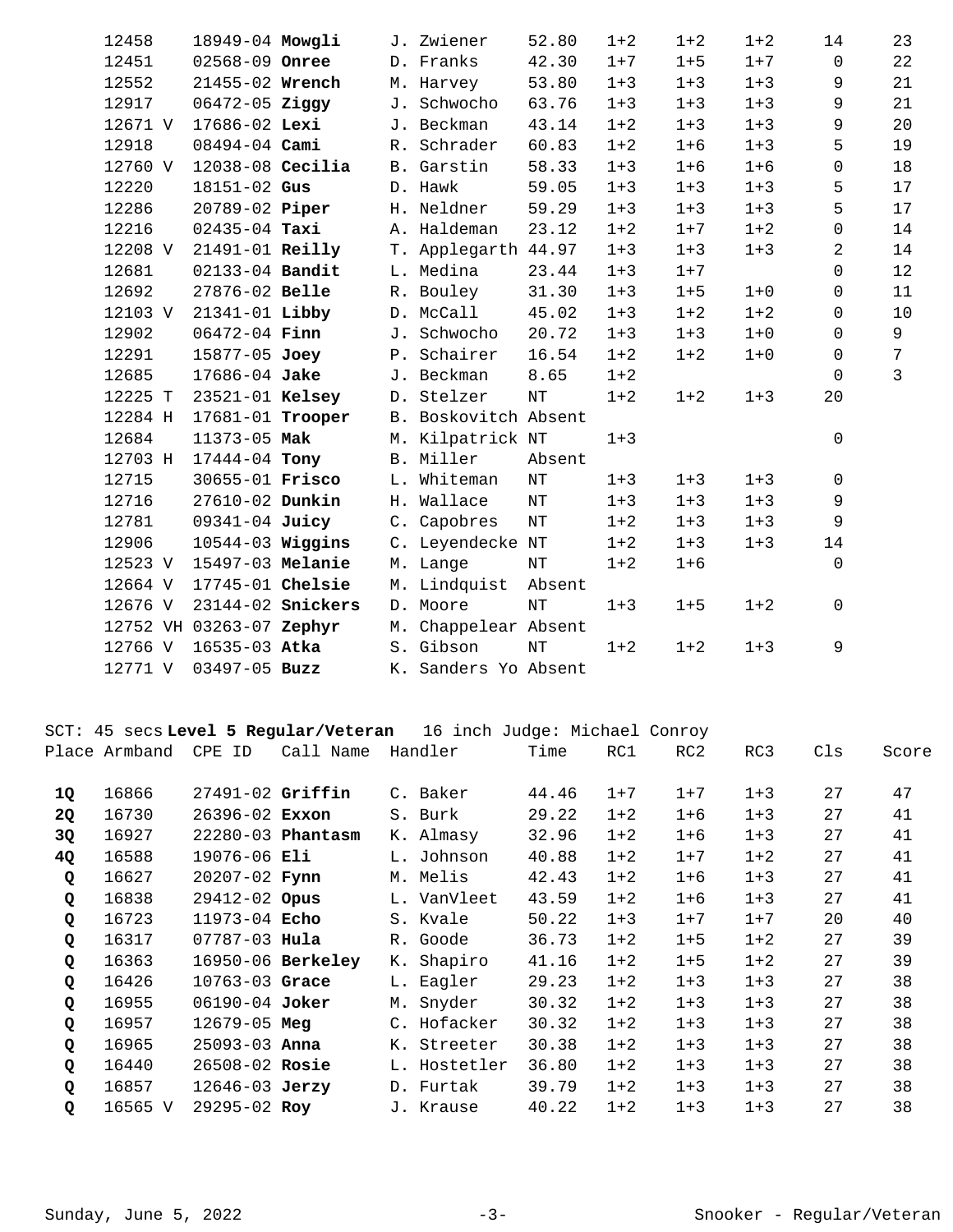| Q | 16441   | 26715-02 Avery          |                                         | A. Kallay           | 41.87 | $1 + 2$ | $1 + 3$ | $1 + 3$ | 27             | 38              |
|---|---------|-------------------------|-----------------------------------------|---------------------|-------|---------|---------|---------|----------------|-----------------|
| Q | 16853   |                         | 12646-02 Keep-Her                       | D. Furtak           | 44.85 | $1 + 2$ | $1 + 3$ | $1 + 3$ | 27             | 38              |
| Q | 16861   | 16630-05 Dash           |                                         | M. Balent           | 45.63 | $1 + 2$ | $1 + 3$ | $1 + 3$ | 27             | 38              |
| Q | 16872   | $27466 - 02$ Jaz        |                                         | R. Slater           | 46.41 | $1 + 2$ | $1 + 3$ | $1 + 3$ | 27             | 38              |
| Q | 16568 V | 25373-01 Furface        |                                         | G. Ryan             | 46.83 | $1 + 2$ | $1 + 3$ | $1 + 3$ | 27             | 38              |
| Q | 16932   | 22680-03 River          |                                         | D. Almasy           | 50.94 | $1 + 7$ | $1 + 7$ | $1 + 7$ | 14             | 38              |
| Q | 16361   | 13341-05 Kaiden         |                                         | C. Armbrust         | 51.86 | $1 + 7$ | $1 + 7$ | $1 + 7$ | 14             | 38              |
| Q | 16727   | 25513-01 Molly          |                                         | B. Wagner           | 28.93 | $1 + 2$ | $1 + 2$ | $1 + 3$ | 27             | 37              |
| Q | 16930   | 23781-04 Chili          |                                         | K. Skoyec           | 33.23 | $1 + 2$ | $1 + 3$ | $1 + 2$ | 27             | 37              |
| Q | 16188 V | 21699-02 Wiley          |                                         | P. Higgins          | 33.57 | $1 + 2$ | $1 + 2$ | $1 + 3$ | 27             | 37              |
| Q | 16437   | 25195-03 Bevan          |                                         | D. Hoover           | 35.09 | $1 + 2$ | $1 + 2$ | $1 + 3$ | 27             | 37              |
| Q | 16582   | 19185-02 Cupid          |                                         | B. Minnich          | 36.17 | $1 + 2$ | $1 + 2$ | $1 + 3$ | 27             | 37              |
| Q | 16625   |                         | 19029-04 Beauregard Y. Carson-Ste 38.36 |                     |       | $1 + 2$ | $1 + 2$ | $1 + 3$ | 27             | 37              |
| Q | 16562 V | 16082-02 Cooper         |                                         | R. Erickson         | 41.08 | $1 + 2$ | $1 + 2$ | $1 + 3$ | 27             | 37              |
| Q | 16956   | 07078-02 Star           |                                         | J. Kinney           | 41.36 | $1 + 2$ | $1 + 2$ | $1 + 3$ | 27             | 37              |
| Q | 16970   | 14040-04 Steele         |                                         | J. Slingerlan 41.68 |       | $1 + 2$ | $1 + 2$ | $1 + 3$ | 27             | 37              |
| Q | 16301 V | 09871-04 Ember          |                                         | J. Walsh            | 42.04 | $1 + 2$ | $1 + 2$ | $1 + 3$ | 27             | 37              |
| Q | 16315   | 04010-05 Brooke         |                                         | A. Venckus          | 45.49 | $1 + 2$ | $1 + 2$ | $1 + 2$ | 27             | 36              |
| Q | 16182 V | 12628-03 Neo            |                                         | C. Ryder            | 48.15 | $1 + 2$ | $1 + 6$ | $1 + 3$ | 20             | 34              |
| Q | 16186 T | 18977-02 Cassie         |                                         | R. Earle            | 49.49 | $1 + 2$ | $1 + 7$ | $1 + 2$ | 20             | 34              |
| Q | 16414   | 05408-08 Razor          |                                         | J. Ritchhart        | 50.66 | $1 + 2$ | $1 + 7$ | $1 + 2$ | 20             | 34              |
| Q | 16920   | 28050-02 Crosley        |                                         | H. Hauser           | 50.89 | $1 + 2$ | $1 + 6$ | $1 + 3$ | 20             | 34              |
| Q | 16311 V | 28223-01 Jack           |                                         | N. Newman           | 49.19 | $1 + 2$ | $1 + 5$ | $1 + 3$ | 20             | 33              |
| Q | 16874   | 27754-01 Aryi           |                                         | B. Lutz             | 53.04 | $1 + 2$ | $1 + 5$ | $1 + 3$ | 20             | 33              |
| Q | 16869   | 24346-01 Kansas         |                                         | L. Shelton          | 39.51 | $1 + 2$ | $1 + 5$ | $1 + 2$ | 20             | 32              |
| Q | 16862   | 03679-04 Endora         |                                         | R. Domfort          | 50.90 | $1 + 3$ | $1 + 3$ | $1 + 3$ | 20             | 32              |
|   | 16185 V |                         | 17897-03 Gryffindor K. Wise             |                     | 50.59 | $1 + 2$ | $1 + 3$ | $1 + 3$ | 20             | 31              |
|   | 16836   | 27872-02 Lunatic        |                                         | C. Meirs            | 52.40 | $1 + 2$ | $1 + 3$ | $1 + 3$ | 20             | 31              |
|   | 16868   | 18561-04 Sophie         |                                         | L. Chinnici         | 52.80 | $1 + 2$ | $1 + 3$ | $1 + 3$ | 20             | 31              |
|   | 16130 V | 23903-01 Duke           |                                         | D. Jorgensen        | 53.84 | $1 + 3$ | $1 + 2$ | $1 + 3$ | 20             | 31              |
|   | 16829   | 06756-03 Jordan         |                                         | D. Bader            | 37.70 | $1 + 2$ | $1 + 2$ | $1 + 3$ | 20             | 30              |
|   | 16926   | 18341-06 Onyx           |                                         | C. Bahler           | 45.94 | $1 + 2$ | $1 + 2$ | $1 + 3$ | 20             | 30              |
|   | 16578   | 12741-04 Skye           |                                         | K. Gibowski         | 50.58 | $1 + 2$ | $1 + 2$ | $1 + 3$ | 20             | 30              |
|   |         | 16320 H 21597-02 Ramsay |                                         | K. Gniewek          | 51.32 | $1 + 2$ | $1 + 2$ | $1 + 3$ | $20\,$         | 30 <sub>o</sub> |
|   | 16960   |                         | 18757-07 Gulliver                       | D. LaClair          | 53.34 | $1 + 2$ | $1 + 2$ | $1 + 3$ | 20             | 30              |
|   | 16833   | 13199-05 Corey          |                                         | C. Walters          | 55.17 | $1 + 2$ | $1 + 6$ | $1 + 3$ | 14             | 28              |
|   | 16618   | 02888-05 Belle          |                                         | C. Chase            | 46.76 | $1 + 2$ | $1 + 5$ | $1 + 3$ | 14             | 27              |
|   | 16827   | 22901-02 Phynn          |                                         | A. Austin           | 40.61 | $1 + 3$ | $1 + 3$ | $1 + 3$ | 14             | 26              |
|   | 16831   | 12181-03 <b>Page</b>    |                                         | A. Reese            | 26.74 | $1 + 2$ | $1 + 3$ | $1 + 3$ | 14             | 25              |
|   | 16859   | 13994-05 Tessa          |                                         | D. Gibbs            | 58.90 | $1 + 3$ | $1 + 2$ | $1 + 2$ | 14             | 24              |
|   | 16968   | 26526-02 Reagan         |                                         | R. Wasilak          | 55.32 | $1 + 2$ | $1 + 6$ | $1 + 3$ | 9              | 23              |
|   | 16429   | 13732-04 Shorty         |                                         | T. Richardson 27.63 |       | $1 + 2$ | $1 + 3$ | $1 + 3$ | 9              | 20              |
|   | 16579   | 13816-04 Duke           |                                         | S. Wright           | 41.13 | $1 + 7$ | $1 + 7$ | $1 + 3$ | 0              | 20              |
|   | 16855   | 12093-02 <b>Sheldon</b> |                                         | S. Pastor           | 58.56 | $1 + 2$ | $1 + 3$ | $1 + 3$ | 9              | 20              |
|   | 16312 V | 28106-01 <b>Sandy</b>   |                                         | M. O' Hallora 55.49 |       | $1 + 2$ | $1 + 2$ | $1 + 3$ | 9              | 19              |
|   | 16319   | 15124-03 Ivy            |                                         | M. Jones            | 56.20 | $1 + 2$ | $1 + 5$ | $1 + 3$ | 5              | 18              |
|   | 16574 V | 06336-05 Bruce          |                                         | V. Belebczuk        | 34.40 | $1 + 2$ | $1 + 3$ | $1 + 3$ | 5              | 16              |
|   | 16876   | 29130-01 Juniper        |                                         | E. Beck             | 46.64 | $1 + 2$ | $1 + 6$ | $1 + 3$ | $\overline{c}$ | 16              |
|   | 16373   | 26425-02 Bandit         |                                         | D. Funk             | 26.91 | $1 + 3$ | $1 + 3$ | $1 + 0$ | 0              | 9               |
|   | 16187 T | 19761-01 Riley          |                                         | J. Parker           | 28.38 | $1 + 3$ | $1 + 3$ | $1 + 0$ | 0              | 9               |
|   | 16127 V | 11635-03 Addie          |                                         | C. Hurst            | 28.39 | $1 + 2$ | $1 + 0$ | $1 + 2$ | 0              | $7\phantom{.}$  |
|   | 16132 V | 05051-08 Chance         |                                         | L. Deakin           | 18.46 | $1 + 2$ | $1 + 2$ |         | 0              | 6               |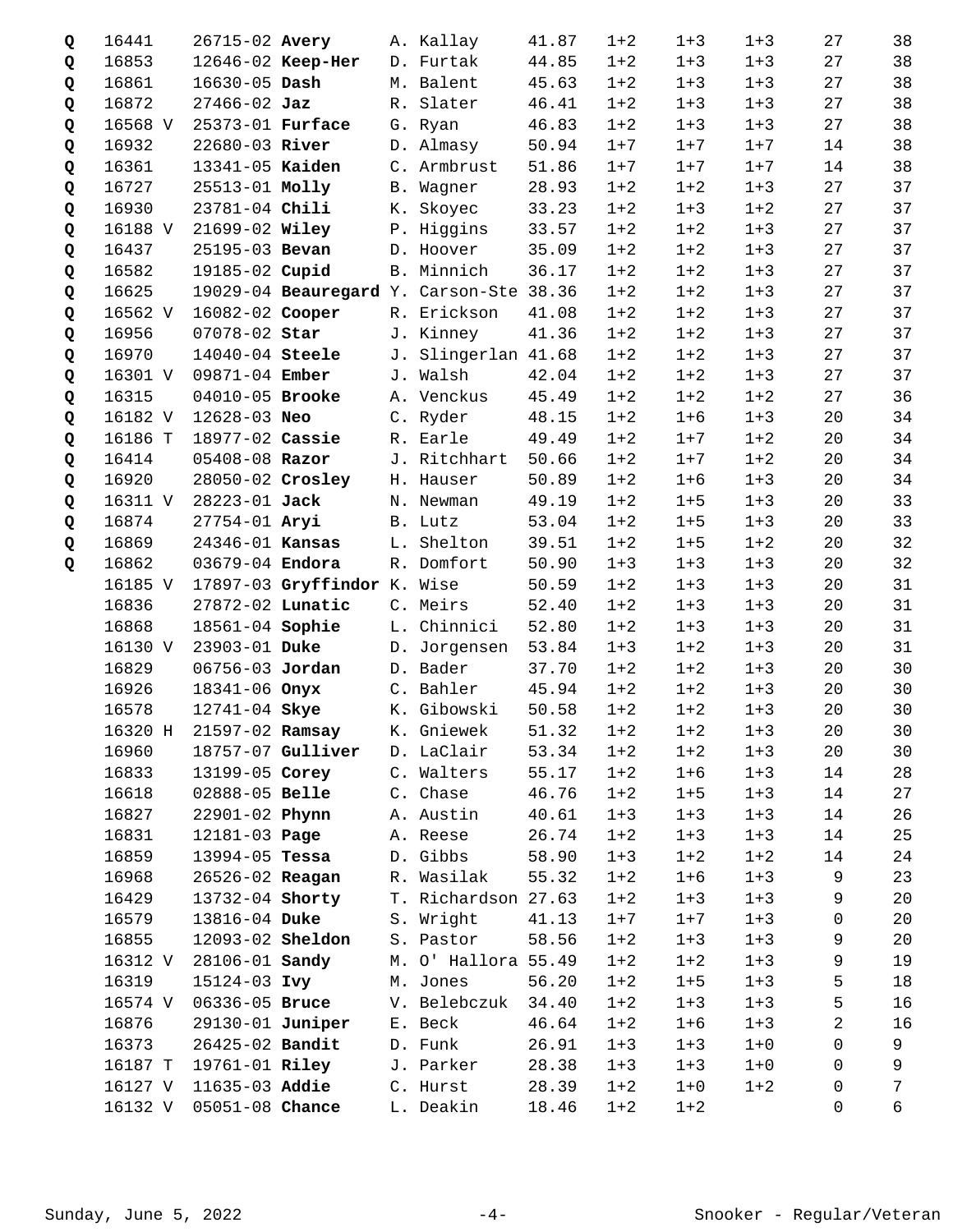| 16305 V | 23638-01 Eli     |                      | D. Schaffer          | 21.53     | $1 + 2$ | $1 + 2$ |         | 0 | 6              |
|---------|------------------|----------------------|----------------------|-----------|---------|---------|---------|---|----------------|
| 16587   | 26050-02 Whitley |                      | A. Phillips          | 19.38     | $1 + 2$ | $1 + 0$ | $1 + 0$ | 0 | 5              |
| 16619   | $04031 - 04$ Fan |                      | K. Jerse             | 12.85     | $1 + 2$ | $1 + 0$ |         | 0 | $\overline{4}$ |
| 16558 V | 12741-03 Nova    |                      | K. Gibowski          | 13.65     | $1 + 2$ | $1 + 0$ |         | 0 | $\overline{4}$ |
| 16321   | 22641-04 Ducky   |                      | K. Weber             | 15.81     | $1 + 2$ | $1 + 0$ |         | 0 | $\overline{4}$ |
| 16856   | 31237-01 Dory    |                      | J. Bender            | 18.84     | $1 + 2$ | $1 + 0$ |         | 0 | $\overline{4}$ |
| 16934   | 28050-03 Pearl   |                      | H. Hauser            | 28.11     | $1 + 2$ | $1 + 0$ |         | 0 | $\overline{4}$ |
| 16583   | 19269-04 Meherah |                      | C. Grome             | 15.66     | $1 + 0$ |         |         | 0 | $1\,$          |
| 16834   | 16845-04 Roxie   |                      | B. Robey             | 16.48     | $1 + 0$ |         |         | 0 | $\mathbf{1}$   |
| 16304 V | 18769-02 Rayne   |                      | C. Phillips          | 19.80     | $1 + 0$ |         |         | 0 | $\mathbf{1}$   |
| 16128 V | 03500-04 Reagan  |                      | K. Anthony           | 20.36     | $1 + 0$ |         |         | 0 | $\mathbf{1}$   |
| 16421   | 28403-01 Kota    |                      | J. Durgin            | Absent    |         |         |         |   |                |
| 16423   | 07319-03 Jack    |                      | M. Durbin            | $\rm{NT}$ | $1 + 2$ | $1 + 6$ |         | 0 |                |
| 16430   | 16629-02 Jake    |                      | F. Hughes            | $\rm{NT}$ | $1 + 2$ | $1 + 5$ | $1 + 2$ | 0 |                |
| 16433   | 21855-04 Tilly   |                      | C. Zydek             | Absent    |         |         |         |   |                |
| 16443   |                  | 28403-03 Sapphire    | J. Durgin            | Absent    |         |         |         |   |                |
| 16444   | 30565-01 Petra   |                      | H. Kaufman           | $\rm{NT}$ | $1 + 2$ | $1 + 7$ | $1 + 7$ | 0 |                |
| 16577   | 12028-05 Remi    |                      | K. Dunlap            | Absent    |         |         |         |   |                |
| 16630   | 25214-01 Seamus  |                      | B. Cohen             | $\rm{NT}$ | $1 + 2$ | $1 + 5$ |         | 0 |                |
| 16721   |                  | 11794-03 Brightlee   | A. Koebler           | $\rm{NT}$ | $1 + 2$ | $1 + 5$ | $1 + 2$ | 9 |                |
| 16722   | 09143-03 Brina   |                      | P. Cochran           | Absent    |         |         |         |   |                |
| 16732   | 17444-03 Zip     |                      | B. Miller            | Absent    |         |         |         |   |                |
| 16830   | 07424-04 Calvin  |                      | J. Klein             | $\rm{NT}$ | $1 + 3$ |         |         | 0 |                |
| 16832   | 13127-05 Mollie  |                      | A. Yaste             | Absent    |         |         |         |   |                |
| 16860   | 15310-04 Mysti   |                      | B. Hobbs             | Absent    |         |         |         |   |                |
| 16865   |                  | $07299-04$ Lily Rose | L. Haupricht         | $\rm{NT}$ | $1 + 2$ | $1 + 3$ |         | 0 |                |
| 16878   | 30320-01 Cooper  |                      | A. Picasso-La NT     |           | $1 + 2$ | $1 + 3$ | $1 + 3$ | 5 |                |
| 16921   | 17067-06 Shiloh  |                      | A. Holloway          | Absent    |         |         |         |   |                |
| 16937   | 17067-05 Cowboy  |                      | A. Holloway          | Absent    |         |         |         |   |                |
| 16954   | 02775-07 Natasha |                      | M. Hendershot NT     |           | $1 + 2$ | $1 + 5$ | $1 + 0$ | 0 |                |
| 16126 V | 10573-02 Alfie   |                      | G. Mastrianni Absent |           |         |         |         |   |                |
| 16190 T | 27785-01 Annie   |                      | M. Helber            | $\rm{NT}$ | $1 + 2$ | $1 + 6$ | $1 + 3$ | 0 |                |
| 16302 V | 13740-03 Piper   |                      | D. Lynch             | Absent    |         |         |         |   |                |
| 16303 V | 17128-02 Gigi    |                      | L. Tabellion         | $\rm{NT}$ | $1 + 7$ | $1 + 7$ | $1 + 0$ | 0 |                |
| 16313 V | 29345-01 TJ      |                      | R. Larson            | Absent    |         |         |         |   |                |
| 16560 V | 28589-01 Koda    |                      | R. Schroeder         | Absent    |         |         |         |   |                |

| 20 inch Judge: Michael Conroy<br>SCT: 45 secs Level 5 Regular/Veteran |               |                     |                               |    |              |       |         |                 |         |     |       |  |
|-----------------------------------------------------------------------|---------------|---------------------|-------------------------------|----|--------------|-------|---------|-----------------|---------|-----|-------|--|
|                                                                       | Place Armband | CPE ID              | Call Name                     |    | Handler      | Time  | RC1     | RC <sub>2</sub> | RC3     | C1s | Score |  |
|                                                                       |               |                     |                               |    |              |       |         |                 |         |     |       |  |
| 1Q                                                                    | 20489         | $29523 - 01$ Hopper |                               |    | M. Miller    | 42.74 | $1 + 3$ | $1 + 7$         | $1 + 7$ | 27  | 47    |  |
| <b>2Q</b>                                                             | 20734         |                     | $07813-07$ Major C A. Koebler |    |              | 36.31 | $1 + 2$ | $1 + 6$         | $1 + 3$ | 27  | 41    |  |
| 3Q                                                                    | 20432 V       | $20182 - 02$ Kira   |                               |    | D. Miller    | 46.65 | $1 + 2$ | $1 + 6$         | $1 + 3$ | 27  | 41    |  |
| 4Q                                                                    | 20370 V       | 25468-03 Spark      |                               |    | J. Franke    | 45.26 | $1 + 2$ | $1 + 5$         | $1 + 3$ | 27  | 40    |  |
| Q                                                                     | 20142         | $12402 - 05$ Wick   |                               |    | H. Teegardin | 47.33 | $1 + 7$ | $1 + 7$         | $1 + 3$ | 20  | 40    |  |
| Q                                                                     | 20378         | $03511 - 06$ Danteh |                               |    | A. Malott    | 53.49 | $1+6$   | $1 + 5$         | $1 + 5$ | 20  | 39    |  |
| Q                                                                     | 20953 V       | $25093 - 01$ AJ     |                               | К. | Streeter     | 43.08 | $1 + 2$ | $1 + 3$         | $1 + 3$ | 27  | 38    |  |
| Q                                                                     | 20741         | $26153 - 01$ Fli    |                               |    | S. Gordon    | 46.67 | $1 + 2$ | $1 + 3$         | $1 + 3$ | 27  | 38    |  |
| Q                                                                     | 20382         | 09817-05 Aspen      |                               | J. | Decato       | 46.71 | $1+2$   | $1 + 3$         | $1 + 3$ | 27  | 38    |  |
| Q                                                                     | 20737         | 23510-02 Colt       |                               |    | B. Workman   | 46.72 | $1+2$   | $1 + 3$         | $1 + 3$ | 27  | 38    |  |
| Q                                                                     | 20982         | $21521 - 02$ Salty  |                               | Ν. | Sorensen     | 31.25 | $1 + 2$ | $1 + 2$         | $1 + 3$ | 27  | 37    |  |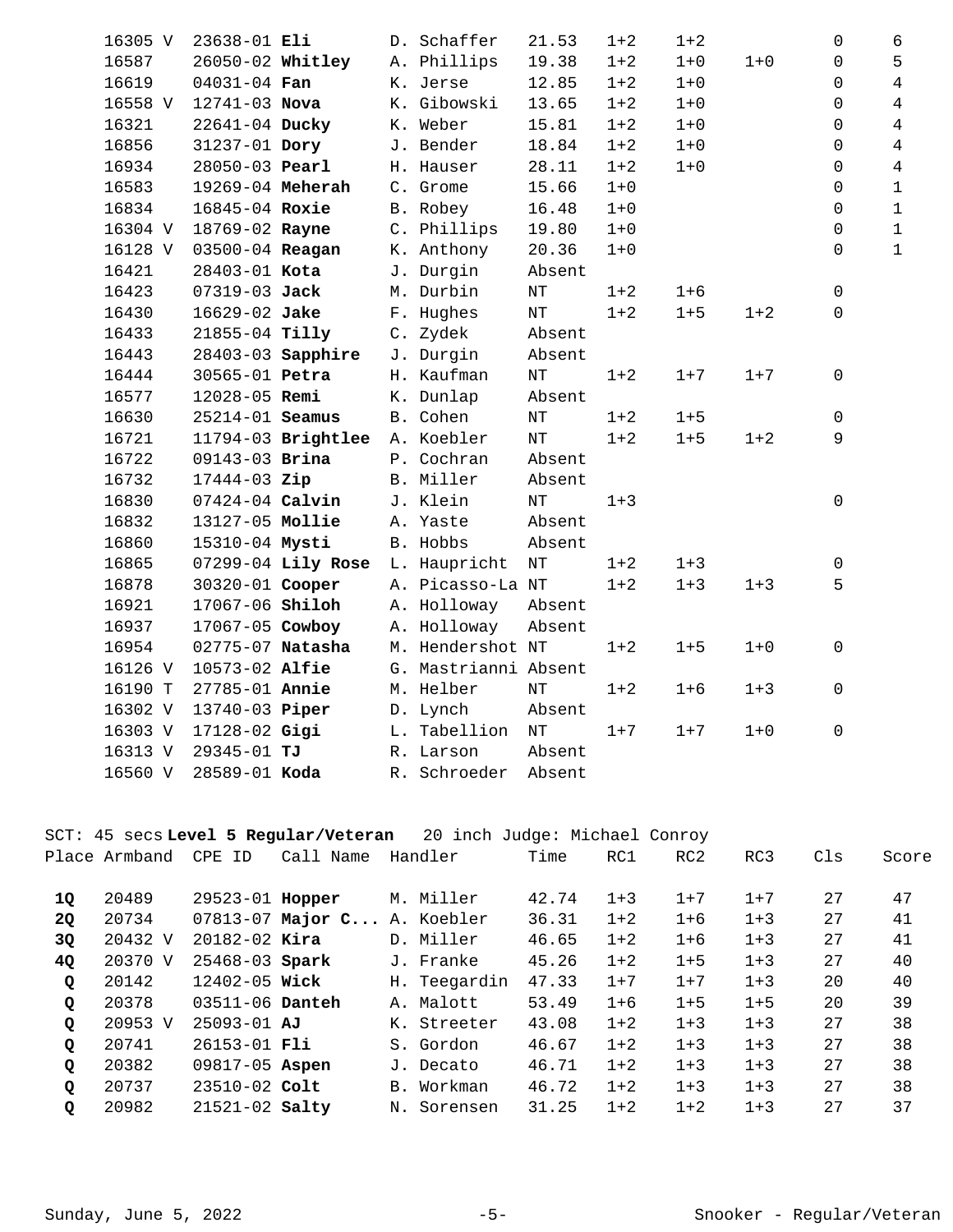| Q | 20743   | 23067-02 Nico          |                              | B. Botteri           | 39.58 | $1 + 2$ | $1 + 2$ | $1 + 3$ | 27          | 37              |
|---|---------|------------------------|------------------------------|----------------------|-------|---------|---------|---------|-------------|-----------------|
| Q | 20928 V | 22827-01 Pirlo         |                              | R. Loffredo          | 42.65 | $1 + 2$ | $1 + 2$ | $1 + 3$ | 27          | 37              |
| Q | 20324 T | 28204-01 Two           |                              | L. Anderson          | 43.35 | $1 + 2$ | $1 + 2$ | $1 + 3$ | 27          | 37              |
| Q | 20628 V | 22099-02 Duncan        |                              | R. Cooney            | 44.71 | $1 + 2$ | $1 + 2$ | $1 + 3$ | 27          | 37              |
| Q | 20747   | 05187-05 Teppo         |                              | J. Schlegel          | 46.16 | $1 + 2$ | $1 + 2$ | $1 + 3$ | 27          | 37              |
| Q | 20537   | 21030-04 Zorro         |                              | D. Davidheise 36.62  |       | $1 + 2$ | $1 + 6$ | $1 + 3$ | 20          | 34              |
| Q | 20488   | 29342-02 Zeke          |                              | D. Norwood           | 46.88 | $1 + 2$ | $1 + 7$ | $1 + 2$ | 20          | 34              |
| Q | 20384   | $17994 - 02$ Wally     |                              | J. Seitz             | 49.84 | $1 + 2$ | $1 + 6$ | $1 + 3$ | 20          | 34              |
| Q | 20482   | 26237-01 Rue           |                              | A. Pagan             | 50.42 | $1 + 3$ | $1 + 7$ | $1 + 7$ | 14          | 34              |
| Q | 20633 V | 27916-01 Bella         |                              | C. Bye               | 52.08 | $1 + 2$ | $1 + 5$ | $1 + 2$ | 20          | 32              |
|   | 20351 V | 26425-01 Maggie        |                              | D. Funk              | 54.10 | $1 + 3$ | $1 + 3$ | $1 + 3$ | 20          | 32              |
| Q | 20985   | 27497-02 Toffee        |                              | L. Woodruff          | 29.55 |         | $1 + 3$ | $1 + 3$ | 20          | 31              |
|   |         |                        |                              |                      |       | $1 + 2$ |         |         |             |                 |
|   | 20575 V | 07772-02 Tesla         |                              | K. Haveman-Ku 47.27  |       | $1 + 2$ | $1 + 3$ | $1 + 3$ | 20          | 31              |
|   | 20631 V |                        | 25402-01 <b>Sullivan</b>     | E. Nalley            | 49.78 | $1 + 2$ | $1 + 3$ | $1 + 3$ | 20          | 31              |
|   | 20386   | 19021-02 Oakie         |                              | D. Anthony           | 47.00 | $1 + 2$ | $1 + 2$ | $1 + 3$ | 20          | 30              |
|   | 20141   | 23142-02 Dazzle        |                              | D. Wilson            | 49.37 | $1 + 2$ | $1 + 2$ | $1 + 3$ | 20          | 30              |
|   | 20472   | 07963-04 Pepper        |                              | B. Menini            | 51.18 | $1 + 3$ | $1 + 7$ | $1 + 3$ | 14          | 30              |
|   | 20491   | 30214-01 Callie        |                              | K. Arnold            | 51.24 | $1 + 2$ | $1 + 2$ | $1 + 3$ | 20          | 30              |
|   | 20463   | 08271-07 Koda          |                              | K. Pudenz            | 52.14 | $1 + 2$ | $1 + 3$ | $1 + 2$ | 20          | 30              |
|   | 20466   |                        | 13727-03 Firefly             | M. Marinovich 49.86  |       | $1 + 0$ | $1 + 4$ | $1 + 2$ | 20          | 29              |
|   | 20952 V | 20550-01 Cote          |                              | J. Koras             | 55.48 | $1 + 7$ | $1 + 2$ | $1 + 3$ | 14          | 29              |
|   | 20739   | 22369-03 Reacher       |                              | M. Holland           | 38.57 | $1 + 2$ | $1 + 0$ | $1 + 3$ | 20          | 28              |
|   | 20318 V | $14604 - 03$ Zuri      |                              | S. Grachek           | 44.16 | $1 + 2$ | $1 + 7$ | $1 + 2$ | 14          | 28              |
|   | 20391   | 25468-04 Breeze        |                              | J. Franke            | 56.48 | $1 + 2$ | $1 + 5$ | $1 + 3$ | 14          | 27              |
|   | 20584 V | 21511-02 Fenway        |                              | R. Conti             | 55.14 | $1 + 3$ | $1 + 3$ | $1 + 3$ | 14          | 26              |
|   | 20976   | 27497-01 Toasty        |                              | L. Woodruff          | 37.34 | $1 + 2$ | $1 + 3$ | $1 + 3$ | 14          | 25              |
|   | 20388   |                        | 21149-09 Boom Boom J. Hughes |                      | 43.09 | $1 + 2$ | $1 + 3$ | $1 + 3$ | 14          | 25              |
|   | 20135   | $11635-04$ Caliber     |                              | C. Hurst             | 44.86 | $1 + 2$ | $1 + 3$ | $1 + 3$ | 14          | 25              |
|   | 20389   | 23029-02 Pirlo         |                              | L. Coffman           | 36.86 | $1 + 2$ | $1 + 2$ | $1 + 3$ | 14          | 24              |
|   | 20376 V | 29214-01 Charlie       |                              | E. Russell           | 52.56 | $1 + 2$ | $1 + 6$ | $1 + 3$ | 9           | 23              |
|   | 20720 V | 26536-03 Shade         |                              | T. Widenhouse 53.46  |       | $1 + 2$ | $1 + 5$ | $1 + 2$ | 9           | 21              |
|   | 20639   | 02888-04 <b>Flynn</b>  |                              | C. Chase             | 54.32 | $1 + 2$ | $1 + 5$ | $1 + 2$ | 9           | 21              |
|   | 20475   | 10804-03 <b>Fergie</b> |                              | S. Cappiello         | 49.47 | $1 + 3$ | $1 + 7$ | $1 + 7$ | $\mathbf 0$ | 20              |
|   | 20984   |                        | 26526-01 Indie               | R. Wasilak 52.01 1+2 |       |         | $1 + 3$ | $1 + 3$ | 9           | 20 <sub>o</sub> |
|   | 20929 V | 22932-01 Eli           |                              | E. Bowman            | 34.55 | $1 + 2$ | $1 + 7$ | $1 + 7$ | 0           | 19              |
|   | 20877 V | 07299-03 Shadow        |                              | L. Haupricht         | 62.24 | $1 + 2$ | $1 + 6$ | $1 + 3$ | 5           | 19              |
|   | 20372 V | 26236-01 Zack          |                              | S. Hughes            | 48.09 | $1 + 2$ | $1 + 2$ | $1 + 2$ | 9           | 18              |
|   | 20987   |                        | 15347-03 Ellie Mae           | H. Salamay           | 48.19 | $1 + 2$ | $1 + 3$ | $1 + 3$ | 5           | 16              |
|   | 20385   | 18274-03 Cooper        |                              | D. Coglietta         | 32.60 | $1 + 3$ | $1 + 7$ | $1 + 2$ | 0           | 15              |
|   | 20967 V | 26462-01 Yoshi         |                              | W. Sweet             | 54.92 | $1 + 2$ | $1 + 2$ | $1 + 3$ | 5           | 15              |
|   | 20478   | 09229-07 Vision        |                              | K. Tudor             | 19.53 | $1 + 2$ | $1 + 3$ | $1 + 3$ | 0           | 11              |
|   | 20331   | 20992-03 Hamish        |                              | C. Moore             | 31.97 | $1 + 2$ | $1 + 7$ |         | 0           | 11              |
|   | 20533   | $01514-07$ Luna        |                              | T. Hendrix           | 26.62 | $1 + 2$ | $1 + 2$ | $1 + 3$ | 0           | 10              |
|   | 20487   | 29093-01 Brooks        |                              | S. Lyons             | 29.20 | $1 + 2$ | $1 + 5$ | $1 + 0$ | 0           | $10$            |
|   | 20416 V | 13732-03 Frankie       |                              | T. Richardson 28.32  |       | $1 + 2$ | $1 + 0$ | $1 + 2$ | 2           | 9               |
|   | 20481   | 22355-02 Callie        |                              | K. Metz              | 17.16 | $1 + 2$ | $1 + 3$ |         | 0           | 7               |
|   | 20738   | 25718-02 Zeus          |                              | E. Clark             | 17.57 | $1 + 2$ | $1 + 3$ |         | 0           | 7               |
|   | 20978   | 23808-02 Simon         |                              | K. Underwood         | 31.64 | $1 + 6$ |         |         | $\Omega$    | 7               |
|   | 20139   | 20447-04 Ranger        |                              | R. Heinecke          | 32.01 | $1 + 2$ | $1 + 3$ |         | $\Omega$    | 7               |
|   | 20975   | 15325-04 Jelly         |                              | H. Salamay           | 39.11 | $1 + 2$ | $1 + 3$ |         | 0           | 7               |
|   | 20425 V | $10462 - 03$ Dug       |                              | A. Fern              | 8.91  | $1 + 2$ |         |         | 0           | 3               |
|   | 20973   | 06190-05 Boz           |                              | M. Snyder            | 18.15 | $1 + 2$ |         |         | 0           | 3               |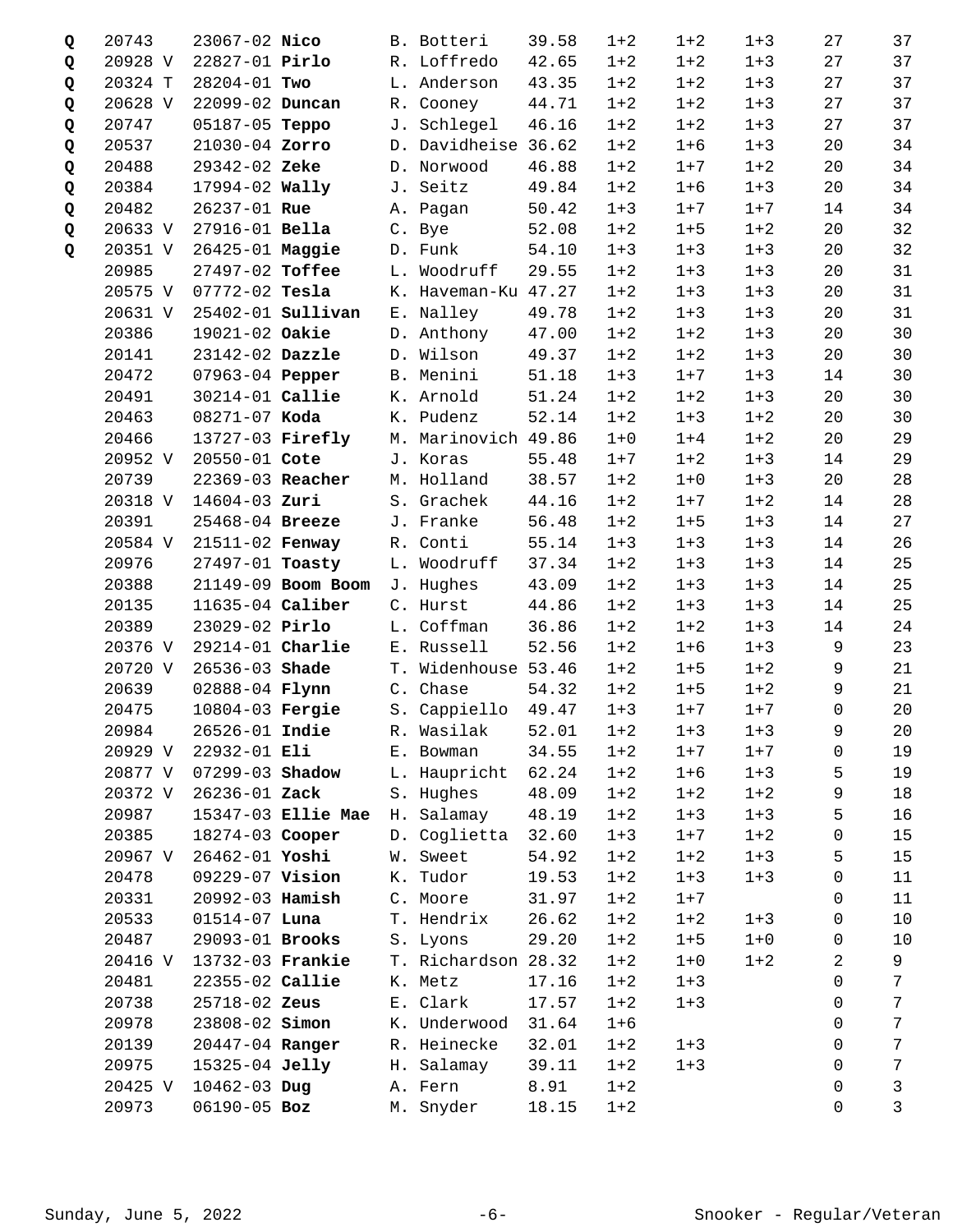|                | 20536   | 14181-08 Nick          |                                        | A. Faas                                                            | 32.58     | $1 + 2$ |                 |         | 0            | 3            |
|----------------|---------|------------------------|----------------------------------------|--------------------------------------------------------------------|-----------|---------|-----------------|---------|--------------|--------------|
|                | 20532   |                        | 16706-03 Sweet Pea                     | G. Stevens                                                         | 16.53     | $1 + 0$ |                 |         | 0            | $\mathbf{1}$ |
|                | 20484   | 27200-01 Dakota        |                                        | J. Copenhaver 20.87                                                |           | $1 + 0$ |                 |         | 0            | $\mathbf{1}$ |
|                | 20138   | 18088-02 Maddie        |                                        | H. Weber                                                           | NΤ        | $1 + 0$ |                 |         | 0            |              |
|                | 20143   | 09829-02 Scout         |                                        | D. Hurst                                                           | $\rm{NT}$ | $1 + 3$ | $1 + 3$         |         | $\Omega$     |              |
|                | 20329   | 13740-04 Henri         |                                        | D. Lynch                                                           | ΝT        | $1 + 2$ | $1 + 2$         | $1 + 3$ | 14           |              |
|                | 20332   | $25370 - 03$ Moss      |                                        | A. McCabe                                                          | $\rm{NT}$ | $1 + 0$ | $1 + 0$         | $1 + 4$ | $\mathsf{O}$ |              |
|                | 20469   | 06507-04 Joy           |                                        | S. Amsden                                                          | $\rm{NT}$ | $1 + 3$ | $1 + 2$         | $1 + 2$ | 9            |              |
|                | 20477   | 08271-06 Toohey        |                                        | K. Pudenz                                                          | ΝT        | $1 + 2$ | $1 + 0$         |         | 0            |              |
|                | 20486   | 28834-01 Bear          |                                        | L. Jenkins                                                         | ΝT        | $1 + 2$ | $1 + 2$         | $1 + 7$ | 20           |              |
|                | 20492   | 12062-04 Jalen         |                                        | J. Cribb                                                           | $\rm{NT}$ | $1 + 3$ | $1 + 0$         | $1 + 3$ | $\mathsf{O}$ |              |
|                | 20534   | 08270-06 Shack         |                                        | M. Moser                                                           | ΝT        | $1 + 2$ | $1 + 0$         |         | 0            |              |
|                | 20745   | 16745-08 Storm         |                                        | C. Roman                                                           | $\rm{NT}$ | $1 + 3$ | $1 + 3$         | $1 + 3$ | 5            |              |
|                | 20981   | $20550 - 04$ Remy      |                                        | J. Koras                                                           | ΝT        | $1 + 0$ | $1 + 2$         |         | $\mathbf 0$  |              |
|                | 20988   | $20550 - 03$ Tek       |                                        | J. Koras                                                           | $\rm{NT}$ | $1 + 7$ | $1 + 2$         | $1 + 0$ | 0            |              |
|                | 20365 V | 19021-01 Bosco         |                                        | D. Anthony                                                         | ΝT        | $1 + 2$ | $1 + 2$         | $1 + 3$ | 14           |              |
|                | 20366 V | 21149-04 Brownie       |                                        | J. Hughes                                                          | ΝT        | $1 + 3$ | $1 + 3$         | $1 + 2$ | $\mathbf 0$  |              |
|                |         | 20825 V 07638-05 Jett  |                                        | D. Yaste                                                           | Absent    |         |                 |         |              |              |
|                | 20839 V | 07638-06 Maxx          |                                        | S. Nevitt                                                          | Absent    |         |                 |         |              |              |
|                | 20971 V | $20550 - 02$ Rue       |                                        | J. Koras                                                           | $\rm{NT}$ | $1 + 7$ | $1 + 2$         | $1 + 0$ | 0            |              |
|                |         |                        |                                        | SCT: 45 secs Level 5 Regular/Veteran 24 inch Judge: Michael Conroy |           |         |                 |         |              |              |
|                |         |                        | Place Armband CPE ID Call Name Handler |                                                                    | Time      | RC1     | RC2             | RC3     | Cls          | Score        |
| 1Q             | 24882   | 15373-05 Bodie         |                                        | J. Leitzsch                                                        | 45.38     | $1 + 3$ | $1 + 7$         | $1 + 3$ | 27           | 43           |
| <b>2Q</b>      | 24989 V | 29427-02 Thunder       |                                        | D. Peatt                                                           | 45.53     | $1 + 2$ | $1 + 3$         | $1 + 3$ | 27           | 38           |
| 3Q             | 24884   | 25126-02 Olive         |                                        | B. Slicker                                                         | 29.85     | $1 + 2$ | $1 + 2$         | $1 + 3$ | 27           | 37           |
| 4Q             | 24888   | 19640-03 Kayza         |                                        | K. Paulsen                                                         | 49.12     | $1 + 2$ | $1 + 6$         | $1 + 3$ | 20           | 34           |
| Q              | 24886   | 27683-01 Bernie        |                                        | K. Lewis                                                           | 51.15     | $1 + 2$ | $1 + 6$         | $1 + 3$ | 20           | 34           |
|                | 24480 V | 21830-02 Watson        |                                        | K. Shiple                                                          | 51.02     | $1 + 3$ | $1 + 2$         | $1 + 2$ | 20           | 30           |
|                | 24333 V | 14997-02 <b>Sydney</b> |                                        | C. Matzok                                                          | 58.33     | $1 + 2$ | $1 + 3$         | $1 + 2$ | 5            | 15           |
|                | 24742 V | 16370-02 Wilbur        |                                        | S. Klein                                                           | 25.00     | $1 + 2$ | $1 + 7$         | $1 + 0$ | $\mathbf 0$  | 12           |
|                | 24977 V | 29427-01 Storm         |                                        | D. Peatt                                                           | 62.67     | $1 + 2$ | $1 + 5$         | $1 + 2$ | 0            | 12           |
|                | 24880 H | 10559-02 Kazzie        |                                        | K. Alexander- Absent                                               |           |         |                 |         |              |              |
|                | 24887   | 21932-04 Lincoln       |                                        | P. Karst                                                           | ΝT        | $1 + 2$ | $1 + 2$         | $1 + 3$ | 27           |              |
|                |         | 24539 V 22241-03 Ava   |                                        | D. Sheatler                                                        | ΝT        | $1 + 2$ | $1 + 5$         | $1 + 0$ | $\mathbf 0$  |              |
|                |         |                        |                                        | SCT: 50 secs Level C Regular/Veteran 4 inch Judge: Michael Conroy  |           |         |                 |         |              |              |
|                |         |                        | Place Armband CPE ID Call Name Handler |                                                                    | Time      | RC1     | RC2             | RC3     | Cls          | Score        |
| 1Q             | 4264    | 29317-02 <b>Piper</b>  |                                        | A. Bisca                                                           | 39.19     | $1 + 3$ | $1 + 3$         | $1 + 3$ | 20           | 32           |
| $\mathbf{2}^-$ | 4503    | 26169-01 Molly         |                                        | T. Urban                                                           | 68.19     | $1 + 3$ | $1 + 5$         | $1 + 3$ | 9            | 23           |
|                |         |                        |                                        | SCT: 50 secs Level C Regular/Veteran 8 inch Judge: Michael Conroy  |           |         |                 |         |              |              |
|                |         |                        | Place Armband CPE ID Call Name Handler |                                                                    | Time      | RC1     | RC <sub>2</sub> | RC3     | Cls          | Score        |
| <b>1Q</b>      | 8211    |                        | 26963-01 Hercules                      | B. Wyatt                                                           | 51.97     | $1 + 2$ | $1 + 6$         | $1 + 5$ | 27           | 43           |
| 2Q             | 8605    | $10856 - 05$ Gabi      |                                        | C. Ponyah                                                          | 41.63     | $1 + 2$ | $1 + 7$         | $1 + 3$ | 27           | 42           |
| 3Q             | 8168    | 08596-04 Litchi        |                                        | A. Hughey                                                          | 34.60     | $1 + 3$ | $1 + 3$         | $1 + 3$ | 27           | 39           |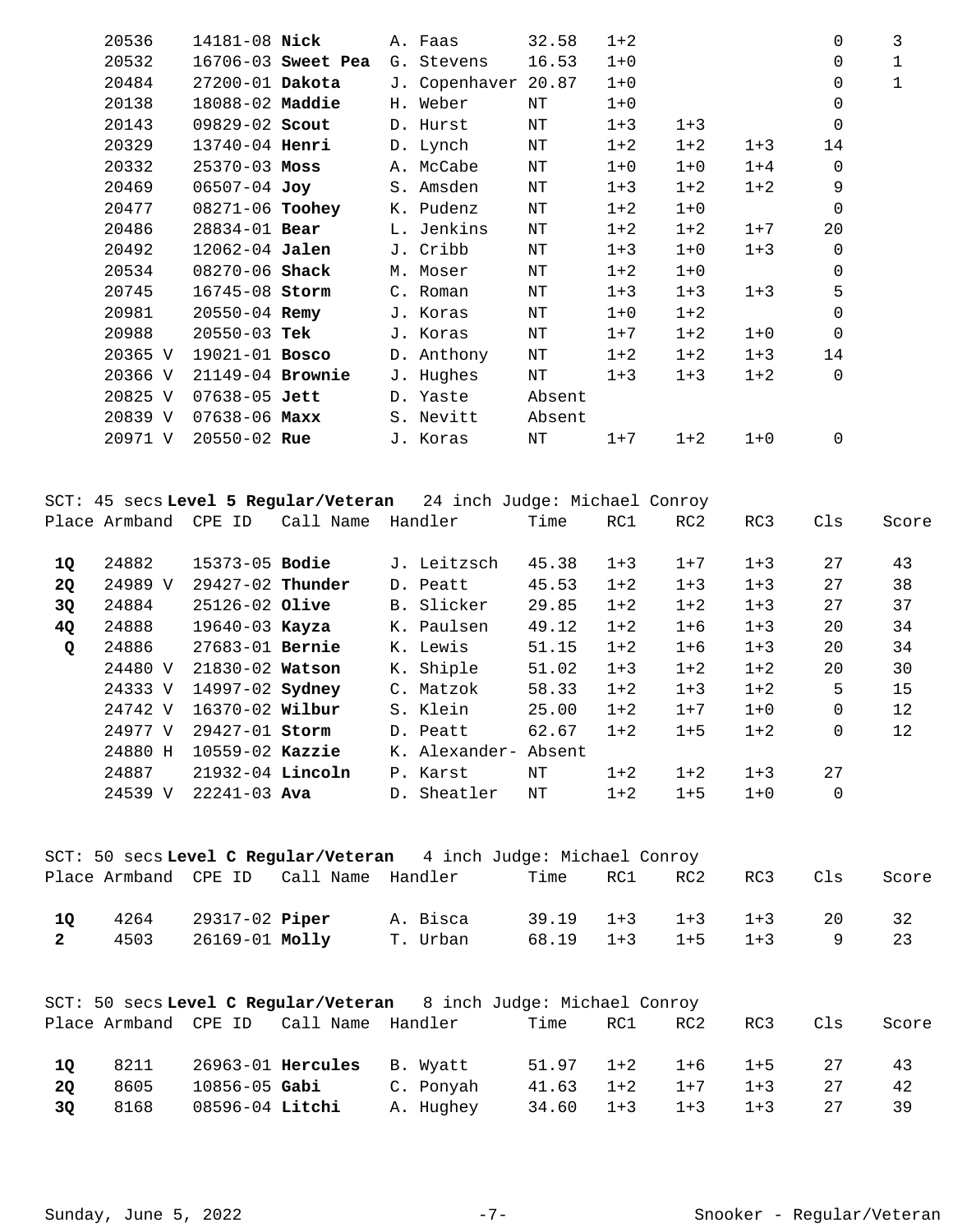| 4Q | 8612   | 19134-08 Kiwi         |                              | C. Fithian          | 42.54     | $1 + 3$ | $1 + 3$ | $1 + 3$ | 27           | 39             |
|----|--------|-----------------------|------------------------------|---------------------|-----------|---------|---------|---------|--------------|----------------|
| Q  | 8670   |                       | 17560-03 Cotton  S. Bankson  |                     | 47.55     | $1 + 3$ | $1 + 3$ | $1 + 3$ | 27           | 39             |
| Q  | 8203   | 16941-03 Tally        |                              | H. Muir             | 36.08     | $1 + 2$ | $1 + 3$ | $1 + 3$ | 27           | 38             |
| Q  | 8256 V | $02584 - 03$ Nico     |                              | A. Potter           | 51.15     | $1 + 2$ | $1 + 3$ | $1 + 3$ | 27           | 38             |
| Q  | 8770   | 24949-01 Lily         |                              | P. Bisker           | 52.15     | $1 + 2$ | $1 + 3$ | $1 + 3$ | 27           | 38             |
| Q  | 8614   | 26241-02 Bruiser      |                              | B. Cohen            | 27.18     | $1 + 2$ | $1 + 2$ | $1 + 3$ | 27           | 37             |
| Q  | 8524   |                       | 17416-02 D'Artagnan W. Watts |                     | 32.29     | $1 + 2$ | $1 + 2$ | $1 + 3$ | 27           | 37             |
| Q  | 8773   | 25781-02 Maeve        |                              | D. Scheel           | 33.10     | $1 + 2$ | $1 + 2$ | $1 + 3$ | 27           | 37             |
| Q  | 8679   | 30579-02 Ruthie       |                              | J. Cope             | 45.15     | $1 + 2$ | $1 + 2$ | $1 + 3$ | 27           | 37             |
| Q  | 8407 V | $07009 - 05$ Missy    |                              | K. Swan             | 46.53     | $1 + 2$ | $1 + 2$ | $1 + 3$ | 27           | 37             |
| Q  | 8530   | 25855-03 Louie        |                              | S. Botkin           | 49.48     | $1 + 2$ | $1 + 2$ | $1 + 3$ | 27           | 37             |
| Q  | 8751   | $01158-05$ Floozie    |                              | L. Kosmowski        | 50.00     | $1 + 2$ | $1 + 2$ | $1 + 3$ | 27           | 37             |
| Q  | 8658 V | 26242-02 Alicia       |                              | K. Christian        | 56.86     | $1 + 3$ | $1 + 7$ | $1 + 2$ | 20           | 35             |
| Q  | 8601   | 04345-07 Beetle       |                              | C. Griffen-Ya 41.66 |           | $1 + 2$ | $1 + 6$ | $1 + 3$ | 20           | 34             |
| Q  | 8675   | 19574-04 Tyke         |                              | C. LaCombe          | 53.93     | $1 + 3$ | $1 + 5$ | $1 + 3$ | 20           | 34             |
| Q  | 8656 V | 23093-02 Riker        |                              | A. Meeler           | 57.93     | $1 + 3$ | $1 + 5$ | $1 + 3$ | 20           | 34             |
| Q  | 8807   | $11741 - 04$ Ilsa     |                              | T. Nolan            | 68.20     | $1 + 7$ | $1 + 7$ | $1 + 3$ | 14           | 34             |
| Q  | 8210   | 26066-01 <b>Piper</b> |                              | L. Parkanzky 71.34  |           | $1 + 2$ | $1 + 5$ | $1 + 2$ | 20           | 32             |
|    | 8657 V | 22892-01 Rocko        |                              | A. Lonneman         | 54.45     | $1 + 2$ | $1 + 3$ | $1 + 3$ | 20           | 31             |
|    | 8604   | 09393-04 Billy        |                              | S. Tanner           | 54.63     | $1 + 2$ | $1 + 3$ | $1 + 3$ | 20           | 31             |
|    | 8269   | 06375-02 Mokus        |                              | K. Boothe           | 60.77     | $1 + 2$ | $1 + 3$ | $1 + 3$ | 20           | 31             |
|    | 8255 V | 26248-01 Tails        |                              | E. Smith            | 61.16     | $1 + 2$ | $1 + 6$ | $1 + 3$ | 14           | 28             |
|    | 8271   |                       | 14058-08 Charlie R. Stewart  |                     | 45.81     | $1 + 2$ | $1 + 3$ | $1 + 3$ | 14           | 25             |
|    | 8519   | 22419-01 Mia          |                              | M. Cortese          | 47.35     | $1 + 2$ | $1 + 2$ | $1 + 3$ | 14           | 24             |
|    | 8177   |                       | 25979-01 Gretzky             | M. Sutjiamin        | 53.21     | $1 + 3$ | $1 + 7$ | $1 + 2$ | 9            | 24             |
|    | 8413 V | 19626-04 Eloise       |                              | J. Locke            | 25.51     | $1 + 3$ | $1 + 7$ |         | $\mathbf 0$  | 12             |
|    | 8607   | 14464-02 Indy         |                              | D. Gentile          | 14.64     | $1 + 3$ | $1 + 6$ |         | $\mathbf 0$  | 11             |
|    | 8176 H |                       | 25962-02 Bob Hope            | M. Poulin           | 26.72     | $1 + 7$ | $1 + 0$ |         | $\Omega$     | 9              |
|    | 8171   | 16699-02 Rufus        |                              | Y. Clark            | 13.14     | $1 + 0$ | $1 + 0$ |         | $\mathbf 0$  | $\overline{2}$ |
|    | 8756   | 04151-06 Queso        |                              | A. Golombek         | 8.95      |         |         |         | 0            | $\Omega$       |
|    | 8169   | 11124-02 Plinko       |                              | M. Hinckley         | $\rm{NT}$ | $1 + 2$ | $1 + 0$ |         | $\mathsf{O}$ |                |
|    | 8805   | 07288-02 Cindy        |                              | M. Abdo             | Absent    |         |         |         |              |                |
|    | 8157 V | $22485 - 01$ Sadie    |                              | V. Shelburne        | Absent    |         |         |         |              |                |

SCT: 50 secs **Level C Regular/Veteran** 12 inch Judge: Michael Conroy

|              | Place Armband | CPE<br>ID           | Call Name         | Handler     | Time  | RC1     | RC <sub>2</sub> | RC3     | Cls | Score |
|--------------|---------------|---------------------|-------------------|-------------|-------|---------|-----------------|---------|-----|-------|
| 1Q           | 12802 V       | $23092 - 01$ Kibo   |                   | S. Nevitt   | 56.11 | $1 + 7$ | $1 + 7$         | $1 + 7$ | 20  | 44    |
| <b>2Q</b>    | 12226         | $27044 - 01$ Abby   |                   | D. Haynes   | 45.90 | $1 + 3$ | $1 + 7$         | $1 + 3$ | 27  | 43    |
| 3Q           | 12682         | 03493-03 Blink      |                   | S. Cron     | 43.37 | $1 + 3$ | $1 + 7$         | $1 + 2$ | 27  | 42    |
| 4Q           | 12907         | $10900 - 08$ Beetle |                   | G. Chapman  | 41.90 | $1 + 2$ | $1 + 7$         | $1 + 2$ | 27  | 41    |
| Q            | 12179 V       | 28140-01 Rocket     |                   | M. McElwee  | 50.75 | $1 + 2$ | $1 + 6$         | $1 + 3$ | 27  | 41    |
| Q            | 12783         | $10908 - 03$ Ice    |                   | J. Slivka   | 53.97 | $1 + 2$ | $1 + 6$         | $1 + 3$ | 27  | 41    |
| Q            | 12207 V       | $20129-01$ Blackie  |                   | S. Howarth  | 46.20 | $1 + 2$ | $1 + 5$         | $1 + 3$ | 27  | 40    |
| Q            | 12217         | 02585-04 Ryder      |                   | P. Idlof    | 49.24 | $1 + 3$ | $1 + 5$         | $1 + 2$ | 27  | 40    |
| Q            | 12222         | 23036-01 Murphy     |                   | B. Kamel    | 58.54 | $1 + 7$ | $1 + 7$         | $1 + 3$ | 20  | 40    |
| Q            | 12686         | 22892-03 Billee     |                   | S. Tempel   | 42.53 | $1 + 3$ | $1 + 3$         | $1 + 3$ | 27  | 39    |
| $\mathbf{Q}$ | 12813 V       | $27884 - 01$ Cody   |                   | C. Schafer  | 32.54 | $1 + 2$ | $1 + 3$         | $1 + 3$ | 27  | 38    |
| Q            | 12122         | $05051-07$ Steeler  |                   | S. Deakin   | 32.90 | $1+2$   | $1 + 3$         | $1 + 3$ | 27  | 38    |
| $\mathbf Q$  | 12280         |                     | 15877-04 Benjamin | P. Schairer | 34.95 | $1 + 2$ | $1 + 3$         | $1 + 3$ | 27  | 38    |
| Q            | 12282         | $06375 - 03$ Iso    |                   | K. Boothe   | 37.91 | $1 + 2$ | $1 + 3$         | $1 + 3$ | 27  | 38    |
|              |               |                     |                   |             |       |         |                 |         |     |       |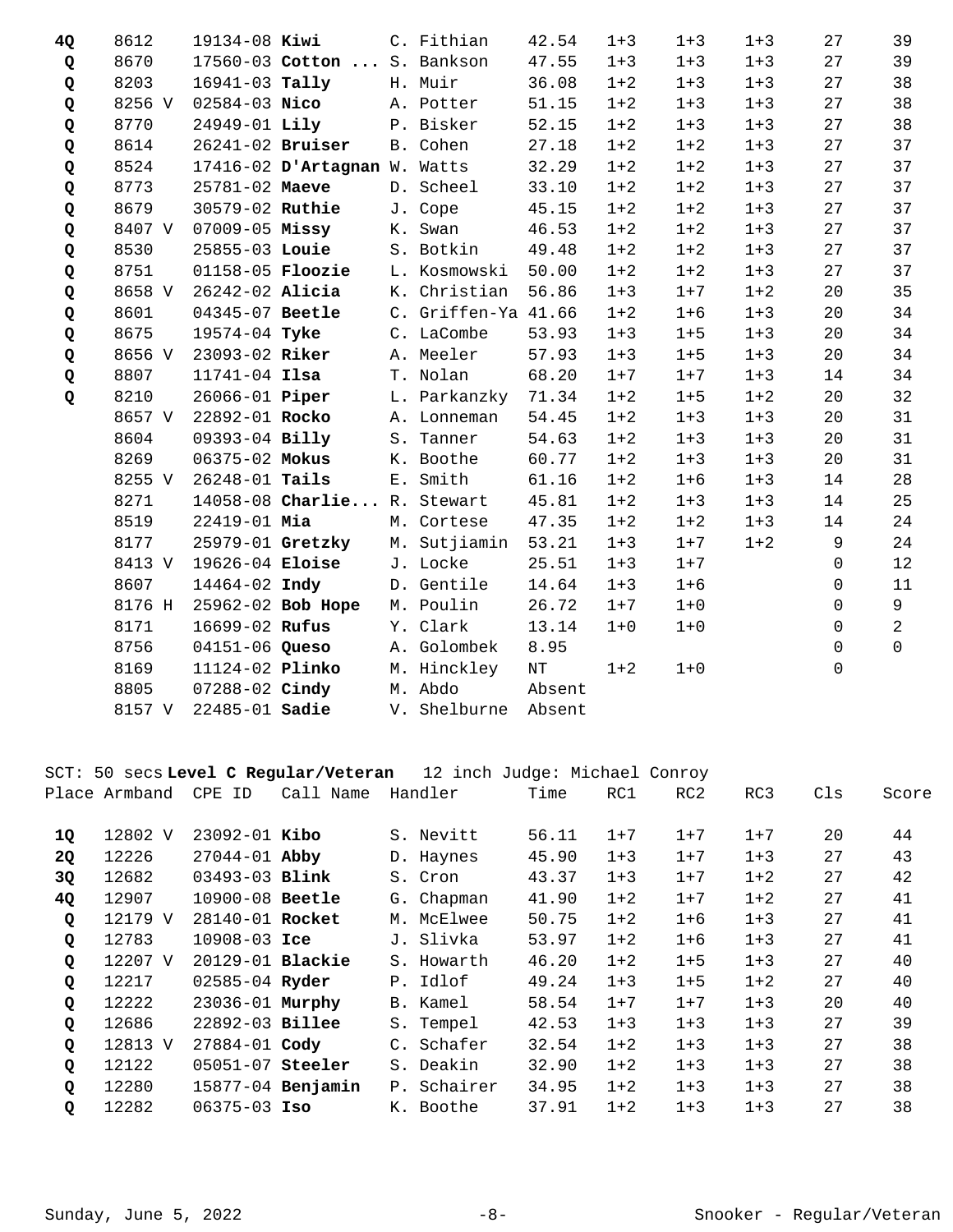| Q | 12455   | 15941-02 Eddie        |                             | J. Mendoza   | 39.17     | $1 + 2$ | $1 + 3$ | $1 + 3$ | 27           | 38             |
|---|---------|-----------------------|-----------------------------|--------------|-----------|---------|---------|---------|--------------|----------------|
| Q | 12227   | 24676-02 Capri        |                             | T. Keinz     | 40.24     | $1 + 2$ | $1 + 3$ | $1 + 3$ | 27           | 38             |
| Q | 12288   |                       | 26038-02 Triscuit           | R. Finley    | 33.88     | $1 + 2$ | $1 + 2$ | $1 + 3$ | 27           | 37             |
| Q | 12772 V | 24984-01 Joey         |                             | T. Knilans   | 38.96     | $1 + 3$ | $1 + 2$ | $1 + 2$ | 27           | 37             |
| Q | 12816   | 03122-09 WeeGee       |                             | J. Rochedieu | 45.64     | $1 + 2$ | $1 + 2$ | $1 + 3$ | 27           | 37             |
| Q | 12105 V | 06948-04 Calvin       |                             | B. Gilday    | 46.38     | $1 + 2$ | $1 + 2$ | $1 + 3$ | 27           | 37             |
| Q | 12229   | 26221-03 Gracie       |                             | C. Mosca     | 48.28     | $1 + 2$ | $1 + 2$ | $1 + 3$ | 27           | 37             |
| Q | 12691   | 27734-01 Mimi         |                             | N. Shimizu   | 54.41     | $1 + 2$ | $1 + 7$ | $1 + 3$ | 20           | 35             |
| Q | 12769 V | 24889-01 Bubba        |                             | K. Butler    | 61.84     | $1 + 3$ | $1 + 5$ | $1 + 2$ | 20           | 33             |
|   | 12669 V | $15658 - 03$ AN'A     |                             | J. Moore     | 32.22     | $1 + 2$ | $1 + 3$ | $1 + 3$ | 20           | 31             |
|   | 12809 V | 13973-03 Keiran       |                             | S. Rockhill  | 57.38     | $1 + 2$ | $1 + 3$ | $1 + 3$ | 20           | 31             |
|   | 12688   | 24560-01 <b>Sunny</b> |                             | T. Brough    | 55.97     | $1 + 2$ | $1 + 3$ | $1 + 2$ | 20           | 30             |
|   | 12823   | 27872-01 Winnie       |                             | C. Meirs     | 33.07     | $1 + 2$ | $1 + 3$ | $1 + 3$ | 14           | 25             |
|   | 12174 V |                       | 20892-01 <b>Paisley</b>     | B. Bowden    | 46.75     | $1 + 2$ | $1 + 3$ | $1 + 3$ | 14           | 25             |
|   | 12753 V |                       | 26385-02 Sir Percy L. Kreps |              | 48.56     | $1 + 2$ | $1 + 3$ | $1 + 3$ | 14           | 25             |
|   | 12287   | 22325-02 Watson       |                             | S. Bonczyk   | 33.27     | $1 + 2$ | $1 + 2$ | $1 + 3$ | 14           | 24             |
|   | 12904   | 04239-03 Larry        |                             | C. Wilmoth   | 60.87     | $1 + 2$ | $1 + 2$ | $1 + 3$ | 14           | 24             |
|   | 12163 V | 04642-03 Mirage       |                             | S. Reinolt   | 33.61     | $1 + 7$ | $1 + 7$ | $1 + 0$ | $\mathsf 0$  | 17             |
|   | 12556   | 14261-02 Shelby       |                             | R. Jacobi    | 59.65     | $1 + 2$ | $1 + 3$ | $1 + 3$ | 5            | 16             |
|   | 12555   |                       | 16909-02 Smuggler           | K. Otis      | 64.52     | $1 + 2$ | $1 + 3$ | $1 + 3$ | 5            | 16             |
|   | 12518 V | 04564-06 Roo          |                             | R. Strasser  | 22.61     | $1 + 3$ | $1 + 7$ | $1 + 0$ | $\mathbf 0$  | 13             |
|   | 12461   | 27363-01 Sawyer       |                             | T. Dyson     | 22.46     | $1 + 0$ | $1 + 5$ | $1 + 3$ | $\mathbf 0$  | 11             |
|   | 12910   | 12905-02 Lexi         |                             | N. Schmidt   | 17.26     | $1 + 3$ | $1+0$   |         | $\mathsf{O}$ | 5              |
|   | 12218   | 03927-06 Babu         |                             | D. Johnson   | 37.01     | $1 + 3$ | $1 + 0$ |         | $\Omega$     | 5              |
|   | 12903   | 02361-04 Flora        |                             | E. Fletcher  | 36.21     | $1 + 2$ |         |         | $\Omega$     | $\overline{3}$ |
|   | 12915   | 29205-01 Winnie       |                             | A. Day       | 12.02     | $1 + 0$ | $1 + 0$ |         | 0            | $\overline{a}$ |
|   | 12666 V | 05750-05 Finn         |                             | T. Landry    | 17.24     | $1 + 0$ |         |         | $\mathbf 0$  | $\mathbf{1}$   |
|   | 12219   | 17324-02 DaCoda       |                             | L. Steward   | Absent    |         |         |         |              |                |
|   | 12453   | 12276-03 Tribble      |                             | V. Figure    | $\rm{NT}$ | $1 + 3$ | $1 + 0$ |         | $\mathbf 0$  |                |
|   | 12460   | 25991-01 Jolie        |                             | R. Goudreau  | $\rm{NT}$ | $1 + 2$ | $1 + 3$ | $1 + 3$ | 14           |                |
|   | 12551   | 13724-03 Rhythm       |                             | R. Hermance  | $\rm{NT}$ | $1 + 3$ | $1 + 0$ |         | $\mathbf 0$  |                |
|   | 12693   | 29702-01 Oliver       |                             | L. Bettinger | $\rm{NT}$ | $1 + 3$ | $1 + 2$ | $1 + 2$ | $\Omega$     |                |
|   | 12276 V | 22325-01 Sadie        |                             | S. Bonczyk   | Absent    |         |         |         |              |                |
|   | 12811   | $21067 - 02$ Siya     |                             | J. Austin    | $\rm{NT}$ | $1 + 3$ | $1 + 3$ | $1 + 3$ | 0            |                |

## SCT: 45 secs **Level C Regular/Veteran** 16 inch Judge: Michael Conroy

|              | Place Armband | <b>CPE</b><br>ID    | Call<br>Name        | Handler      | Time  | RC1     | RC <sub>2</sub> | RC3     | Cls | Score |
|--------------|---------------|---------------------|---------------------|--------------|-------|---------|-----------------|---------|-----|-------|
| 1Q           | 16353         |                     | 04813-05 Ici Blue   | B. Hartman   | 43.53 | $1 + 3$ | $1 + 7$         | $1 + 7$ | 27  | 47    |
| <b>20</b>    | 16935         |                     | $28554-01$ Sriracha | S. Bodwell   | 34.51 | $1 + 2$ | $1 + 6$         | $1 + 3$ | 27  | 41    |
| 3Q           | 16924         | 10900-04 Toad       |                     | G. Chapman   | 37.96 | $1 + 2$ | $1 + 7$         | $1 + 2$ | 27  | 41    |
| 4Q           | 16422         | $05408 - 09$ Jessie |                     | J. Ritchhart | 41.15 | $1 + 2$ | $1 + 7$         | $1 + 2$ | 27  | 41    |
| Q            | 16863         | $18621 - 03$ Rica   |                     | J. Greco     | 43.97 | $1 + 2$ | $1 + 6$         | $1 + 3$ | 27  | 41    |
| Q            | 16323         | 28078-01 Nicki      |                     | A. Goldman   | 49.49 | $1 + 3$ | $1 + 7$         | $1 + 7$ | 20  | 40    |
| $\mathbf{Q}$ | 16573         | $02646 - 05$ Deena  |                     | C. Killam    | 50.48 | $1 + 3$ | $1 + 7$         | $1 + 7$ | 20  | 40    |
| Q            | 16626         |                     | $19134-06$ Vegemite | C. Fithian   | 33.33 | $1 + 3$ | $1 + 3$         | $1 + 3$ | 27  | 39    |
| $\mathbf{Q}$ | 16356         | $09571 - 02$ Bosco  |                     | M. Holder    | 41.68 | $1 + 3$ | $1 + 3$         | $1 + 3$ | 27  | 39    |
| Q            | 16871         | 26486-01 Graycie    |                     | D. Elder     | 43.19 | $1 + 2$ | $1 + 4$         | $1 + 3$ | 27  | 39    |
| $\mathbf Q$  | 16427         | $12842 - 02$ Tessie |                     | C. Royner    | 43.26 | $1 + 2$ | $1 + 5$         | $1 + 2$ | 27  | 39    |
| $\mathbf Q$  | 16359         | $11495 - 03$ Kimba  |                     | V. Haviland  | 33.18 | $1 + 2$ | $1 + 3$         | $1 + 3$ | 27  | 38    |
| Q            | 16726         | 15607-07 Kassie     |                     | T. Miller    | 41.33 | $1 + 2$ | $1 + 3$         | $1 + 3$ | 27  | 38    |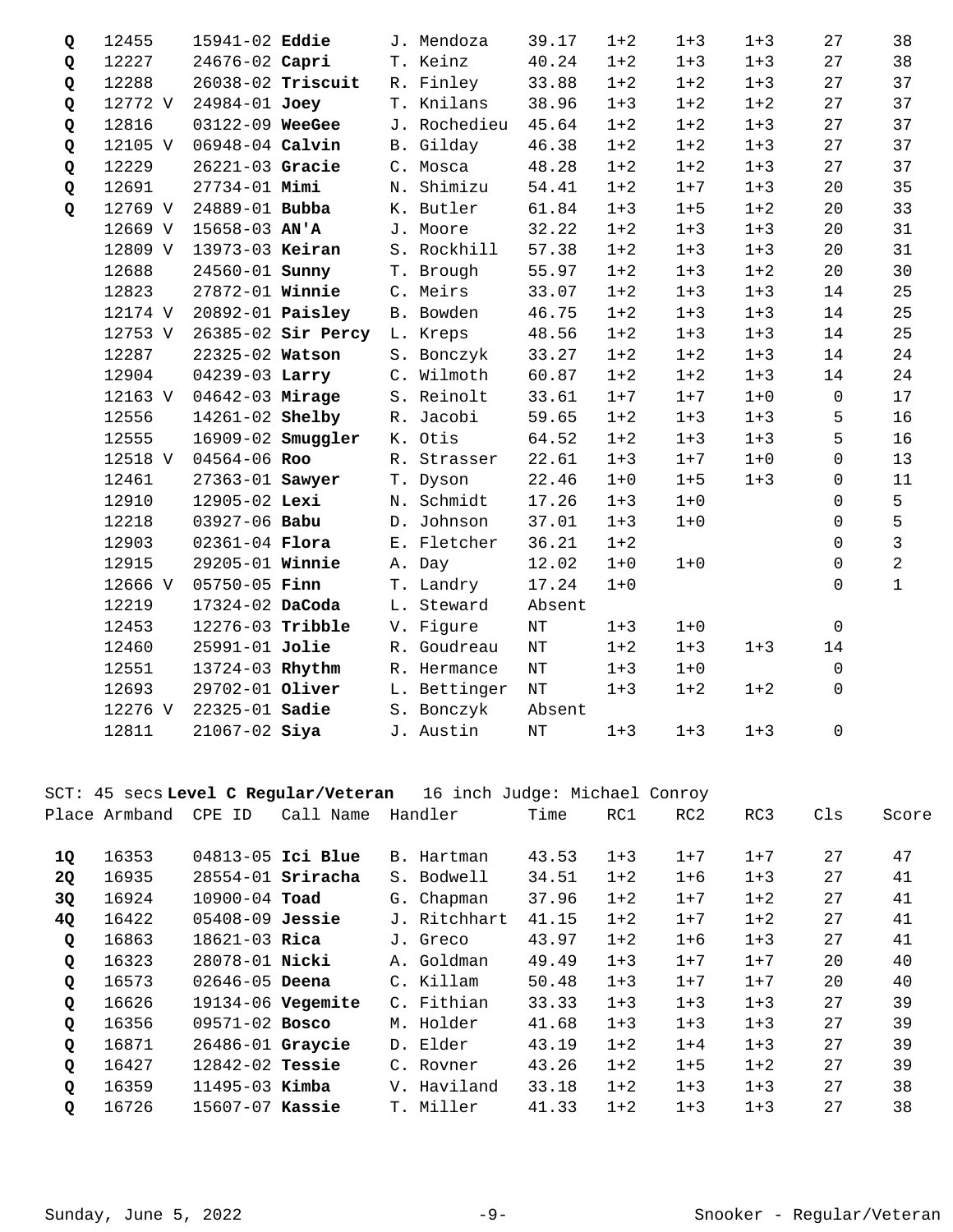| Q | 16428   | 17798-04 Smokey        |                                   | K. Daughtridg 43.05 |           | $1 + 2$ | $1 + 3$ | $1 + 3$ | 27             | 38             |
|---|---------|------------------------|-----------------------------------|---------------------|-----------|---------|---------|---------|----------------|----------------|
| Q | 16616   | $07529 - 06$ Navi      |                                   | K. Caplan           | 48.07     | $1 + 2$ | $1 + 3$ | $1 + 3$ | 27             | 38             |
| Q | 16358   | 02821-03 Swiper        |                                   | C. Snowden          | 31.39     | $1 + 2$ | $1 + 2$ | $1 + 3$ | 27             | 37             |
| Q | 16316   | 05267-04 Kopper        |                                   | K. Kalwa            | 33.32     | $1 + 2$ | $1 + 2$ | $1 + 3$ | 27             | 37             |
| Q | 16419   | 02674-07 Ryder         |                                   | K. Stanley          | 34.86     | $1 + 2$ | $1 + 2$ | $1 + 3$ | 27             | 37             |
| Q | 16828   | 03122-08 Wonder        |                                   | J. Rochedieu        | 38.50     | $1 + 2$ | $1 + 2$ | $1 + 3$ | 27             | 37             |
| Q | 16131 V | 24048-01 <b>Willow</b> |                                   | J. McAdams          | 39.17     | $1 + 2$ | $1 + 2$ | $1 + 3$ | 27             | 37             |
| Q | 16936   | 10900-06 Squid         |                                   | C. Foster           | 40.04     | $1 + 2$ | $1 + 2$ | $1 + 3$ | 27             | 37             |
| Q | 16133 V | 24326-02 Raven         |                                   | T. Pomeroy          | 40.67     | $1 + 2$ | $1 + 2$ | $1 + 3$ | 27             | 37             |
| Q | 16435   | 22993-01 Marty         |                                   | A. Fager            | 41.72     | $1 + 2$ | $1 + 2$ | $1 + 3$ | 27             | 37             |
| Q | 16418   | 01557-06 Rose          |                                   | C. Thom             | 35.55     | $1 + 2$ | $1 + 2$ | $1 + 2$ | 27             | 36             |
| Q | 16923   |                        | 07323-03 Khaleesi                 | M. Bocock           | 50.30     | $1 + 2$ | $1 + 6$ | $1 + 3$ | 20             | 34             |
| Q | 16310 V | 27369-01 Ozzie         |                                   | K. Lee              | 51.43     | $1 + 3$ | $1 + 5$ | $1 + 3$ | 20             | 34             |
| Q | 16439   | 25775-01 Renly         |                                   | S. Tomes            | 50.21     | $1 + 3$ | $1 + 5$ | $1 + 2$ | 20             | 33             |
| Q | 16837   | 28727-01 Riley         |                                   | L. Potter           | 57.45     | $1 + 7$ | $1 + 7$ | $1 + 7$ | 9              | 33             |
| Q | 16559 V | 24246-01 Sophie        |                                   | J. Weiss            | 33.82     | $1 + 3$ | $1 + 3$ | $1 + 3$ | 20             | 32             |
| Q | 16424   | $07844 - 04$ Rush      |                                   | A. Ritchie          | 45.03     | $1 + 2$ | $1 + 5$ | $1 + 2$ | 20             | 32             |
| Q | 16566 V | 21511-01 <b>Willow</b> |                                   | R. Conti            | 46.45     | $1 + 3$ | $1 + 3$ | $1 + 3$ | 20             | 32             |
|   | 16636   | 07529-07 Storm         |                                   | K. Caplan           | 49.82     | $1 + 2$ | $1 + 3$ | $1 + 3$ | 20             | 31             |
|   | 16564 V | 19269-01 Oreo          |                                   | C. Grome            | 51.75     | $1 + 7$ | $1 + 5$ | $1 + 2$ | 14             | 31             |
|   | 16621   | 08100-03 Mystic        |                                   | S. Conrow           | 52.15     | $1 + 2$ | $1 + 3$ | $1 + 3$ | 20             | 31             |
|   | 16307 V |                        | 25370-01 Maverick                 | A. McCabe           | 48.43     | $1 + 2$ | $1 + 2$ | $1 + 3$ | 20             | 30             |
|   | 16308 V | 25654-01 Zoe           |                                   | J. Whitis           | 53.10     | $1 + 2$ | $1 + 2$ | $1 + 3$ | 20             | 30             |
|   | 16371   |                        | 25575-02 Whiskey                  | K. Shepherd         | 49.29     | $1 + 2$ | $1 + 7$ | $1 + 3$ | 14             | 29             |
|   | 16415   | $07844 - 03$ Compass   |                                   | A. Ritchie          | 37.96     | $1 + 2$ | $1 + 5$ | $1 + 2$ | 14             | 26             |
|   | 16442   | 28258-02 Cora          |                                   | F. Hudson           | 55.96     | $1 + 7$ | $1 + 7$ | $1 + 7$ | 2              | 26             |
|   | 16309 V | 27247-01 Peter         |                                   | L. Gruszka          | 53.41     | $1 + 2$ | $1 + 3$ | $1 + 3$ | 14             | 25             |
|   | 16725   | 14977-02 Riot          |                                   | B. Maki             | 36.91     | $1 + 2$ | $1 + 7$ | $1 + 3$ | 9              | 24             |
|   | 16314 V | 24247-01 Eden          |                                   | L. Montemaran 38.78 |           | $1 + 2$ | $1 + 2$ | $1 + 3$ | 14             | 24             |
|   | 16569 V |                        | 26050-01 Zavannah                 | A. Phillips         | 54.12     | $1 + 2$ | $1 + 2$ | $1 + 3$ | 14             | 24             |
|   | 16563 V | 19076-03 Jerica        |                                   | L. Johnson          | 32.42     | $1 + 2$ | $1 + 7$ | $1 + 2$ | 5              | 19             |
|   | 16369   |                        | 04813-06 Dori Blue B. Hartman     |                     | 34.39     | $1 + 0$ | $1 + 7$ | $1 + 7$ | $\overline{a}$ | 19             |
|   | 16567 V | 22459-02 Bungee        |                                   | C. Diaz             | 54.01     | $1 + 3$ | $1 + 5$ | $1 + 2$ | 5              | 18             |
|   |         |                        | 16306 V 20354-02 Flash G C. Burke |                     | 53.94     | $1 + 2$ | $1 + 0$ | $1 + 0$ | 9              | 14             |
|   | 16357   | 09817-04 Akira         |                                   | J. Decato           | 37.76     | $1 + 4$ | $1 + 5$ | $1 + 0$ | 0              | 12             |
|   | 16184 T | 17016-08 Dixie         |                                   | D. Drouare          | 15.84     | $1 + 2$ | $1 + 6$ |         | $\Omega$       | 10             |
|   | 16622   | 04255-08 Maizie        |                                   | S. Smith            | 12.75     | $1 + 2$ | $1 + 0$ |         | 0              | $\overline{4}$ |
|   | 16362   | 14337-03 Shelby        |                                   | L. Seguin           | 22.10     | $1 + 2$ | $1 + 0$ |         | 0              | $\overline{4}$ |
|   | 16572   | 19076-05 Zephi         |                                   | L. Johnson          | 7.01      |         |         |         | 0              | $\Omega$       |
|   | 16352   | 03511-05 Kaioteh       |                                   | A. Malott           | $\rm{NT}$ | $1 + 7$ | $1 + 0$ |         | 0              |                |
|   | 16374   | 26876-01 Ellie         |                                   | A. Brownell         | Absent    |         |         |         |                |                |
|   | 16431 H | 17131-08 Dani          |                                   | P. Young            | $\rm{NT}$ |         |         |         | $\mathbf 0$    |                |
|   | 16434   | 22544-02 Tres          |                                   | S. Rapey            | ΝT        | $1 + 2$ | $1 + 6$ | $1 + 7$ | 0              |                |
|   | 16581   | 29079-02 Peridot       |                                   | L. Dickson          | ΝT        | $1 + 2$ | $1 + 3$ | $1 + 3$ | 14             |                |
|   | 16724   | 13155-04 Flo           |                                   | J. Haarsma          | $\rm{NT}$ | $1 + 0$ |         |         | $\mathbf 0$    |                |
|   | 16731   | 11072-04 Patch         |                                   | A. Okrasinski NT    |           | $1 + 3$ | $1 + 7$ | $1 + 7$ | 0              |                |
|   | 16835   | 23089-01 <b>Slyder</b> |                                   | M. Abdo             | NΤ        | $1 + 2$ | $1 + 5$ | $1 + 0$ | 0              |                |
|   | 16124 V | 03784-03 Fame          |                                   | B. Allen            | Absent    |         |         |         |                |                |
|   | 16125 V | 06948-03 Leela         |                                   | B. Gilday           | $\rm{NT}$ | $1 + 2$ | $1 + 0$ |         | 0              |                |
|   | 16181 V | 08596-02 Thula         |                                   | A. Hughey           | Absent    |         |         |         |                |                |
|   | 16189 V | 26319-01 Jasmine       |                                   | P. Sager            | Absent    |         |         |         |                |                |
|   | 16561 V | 02646-04 Whitney       |                                   | C. Killam           | Absent    |         |         |         |                |                |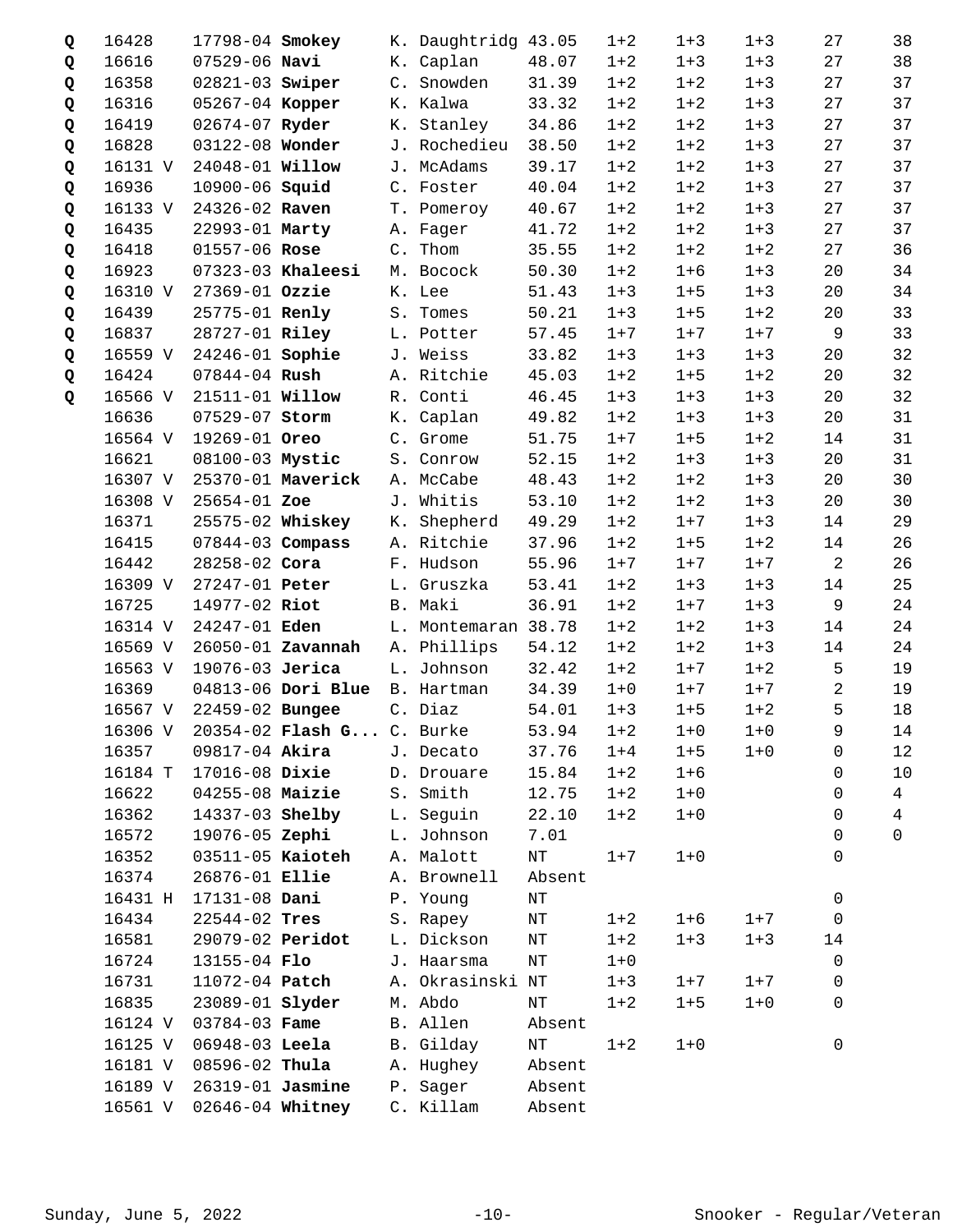|           |               |                   | SCT: 45 secs Level C Regular/Veteran |             | 20 inch Judge: Michael Conroy |       |         |         |         |                |       |
|-----------|---------------|-------------------|--------------------------------------|-------------|-------------------------------|-------|---------|---------|---------|----------------|-------|
|           | Place Armband | CPE ID            | Call Name                            |             | Handler                       | Time  | RC1     | RC2     | RC3     | Cls            | Score |
| 1Q        | 20644         | $26241 - 03$ Aura |                                      |             | B. Cohen                      | 49.70 | $1 + 7$ | $1 + 7$ | $1 + 7$ | 20             | 44    |
| <b>2Q</b> | 20392         | 14337-02 Shynie   |                                      |             | L. Seguin                     | 33.15 | $1 + 2$ | $1 + 7$ | $1 + 3$ | 27             | 42    |
| 3Q        | 20368 V       | 25295-01 Satie    |                                      |             | C. Hattabaugh 46.41           |       | $1 + 2$ | $1 + 7$ | $1 + 3$ | 27             | 42    |
| 4Q        | 20134         | 01100-07 Xenia    |                                      |             | S. Davis                      | 35.53 | $1 + 2$ | $1 + 6$ | $1 + 3$ | 27             | 41    |
| Q         | 20986         | 30698-01 Fawkes   |                                      |             | E. Buerger                    | 38.14 | $1 + 2$ | $1 + 7$ | $1 + 2$ | 27             | 41    |
| Q         | 20483         | $27036 - 01$ Jax  |                                      | К.          | Smith                         | 43.52 | $1 + 2$ | $1 + 6$ | $1 + 3$ | 27             | 41    |
| Q         | 20485         | 27848-01 Ripley   |                                      | $E_{\star}$ | Woodard                       | 34.77 | $1 + 2$ | $1 + 5$ | $1 + 3$ | 27             | 40    |
| Q         | 20471         | 07732-04 Brick    |                                      |             | L. O'Neil                     | 48.79 | $1 + 3$ | $1 + 7$ | $1 + 7$ | 20             | 40    |
| Q         | 20380         | 04813-07 Aggi Jo  |                                      |             | B. Hartman                    | 51.20 | $1 + 3$ | $1 + 7$ | $1 + 7$ | 20             | 40    |
| Q         | 20381         |                   | 05450-06 Pandemo                     |             | D. Piroha                     | 45.74 | $1 + 2$ | $1 + 5$ | $1 + 2$ | 27             | 39    |
| Q         | 20736         | 15607-05 Brie     |                                      |             | T. Miller                     | 29.61 | $1 + 2$ | $1 + 3$ | $1 + 3$ | 27             | 38    |
| Q         | 20931 V       | 26578-01 Jackson  |                                      |             | S. Block                      | 35.14 | $1 + 2$ | $1 + 3$ | $1 + 3$ | 27             | 38    |
| Q         | 20464         | 09229-06 Majik    |                                      | К.          | Tudor                         | 36.58 | $1 + 2$ | $1 + 3$ | $1 + 3$ | 27             | 38    |
| Q         | 20964 V       | 23808-01 Sophie   |                                      | К.          | Underwood                     | 36.74 | $1 + 2$ | $1 + 3$ | $1 + 3$ | 27             | 38    |
| Q         | 20137         |                   | 15780-04 Abracad                     | $P$ .       | Snyder                        | 37.70 | $1 + 2$ | $1 + 3$ | $1 + 3$ | 27             | 38    |
| Q         | 20972         | 15347-02 Heidi    |                                      |             | H. Salamay                    | 42.12 | $1 + 2$ | $1 + 3$ | $1 + 3$ | 27             | 38    |
| Q         | 20980         | 19595-03 Liadrin  |                                      |             | M. Engemann                   | 42.59 | $1 + 2$ | $1 + 3$ | $1 + 3$ | 27             | 38    |
| Q         | 20969 V       | 26766-01 Imani    |                                      |             | R. Lonczak                    | 42.78 | $1 + 2$ | $1 + 3$ | $1 + 3$ | 27             | 38    |
| Q         | 20379         | 21149-06 Tony     |                                      |             | J. Hughes                     | 46.99 | $1 + 2$ | $1 + 3$ | $1 + 3$ | 27             | 38    |
| Q         | 20328         | 12000-08 Susi     |                                      |             | D. Keith                      | 30.14 | $1 + 2$ | $1 + 2$ | $1 + 3$ | 27             | 37    |
| Q         | 20436 V       | 23393-01 Elphie   |                                      | Н.          | Ship                          | 42.52 | $1 + 2$ | $1 + 2$ | $1 + 3$ | 27             | 37    |
| Q         | 20580 V       | 15741-02 Sara     |                                      | $S$ .       | Johnston                      | 43.49 | $1 + 3$ | $1 + 2$ | $1 + 2$ | 27             | 37    |
| Q         | 20951 V       | $14040 - 03$ Risq |                                      |             | J. Slingerlan 45.77           |       | $1 + 2$ | $1 + 2$ | $1 + 3$ | 27             | 37    |
| Q         | 20467         | 19295-04 Tavi     |                                      |             | P. French                     | 45.66 | $1 + 2$ | $1 + 2$ | $1 + 2$ | 27             | 36    |
| Q         | 20963 V       | 23195-01 Laila    |                                      |             | J. Sorum                      | 49.38 | $1 + 3$ | $1 + 5$ | $1 + 2$ | 20             | 33    |
| Q         | 20617 V       | 01031-04 Blaze    |                                      |             | J. Murrin                     | 54.62 | $1 + 7$ | $1 + 7$ | $1 + 7$ | 9              | 33    |
|           | 20383         | 12719-03 Keegan   |                                      |             | B. Fitzgerald 53.96           |       | $1 + 2$ | $1 + 3$ | $1 + 3$ | 20             | 31    |
|           | 20851 V       | 02922-06 Soren    |                                      |             | C. Hopper                     | 58.31 | $1 + 2$ | $1 + 3$ | $1 + 3$ | 20             | 31    |
|           | 20470         | 07134-06 Jaguar   |                                      |             | R. Wolters                    | 35.81 | $1 + 2$ | $1 + 2$ | $1 + 3$ | 20             | 30    |
|           | 20535         | 11326-03 Lucy     |                                      |             | K. Whitman                    | 35.94 | $1 + 2$ | $1 + 2$ | $1 + 3$ | 20             | 30    |
|           | 20479         | 21097-03 Halo     |                                      |             | L. Voncina                    | 41.46 | $1 + 2$ | $1 + 2$ | $1 + 3$ | 20             | 30    |
|           | 20748         | 05187-04 Graycen  |                                      |             | J. Schlegel                   | 52.48 | $1 + 2$ | $1 + 2$ | $1 + 3$ | 20             | 30    |
|           | 20390         | 25295-02 Kiche    |                                      |             | C. Hattabaugh 39.80           |       | $1 + 2$ | $1 + 7$ | $1 + 3$ | 14             | 29    |
|           | 20961 V       | 20156-01 Ozzie    |                                      |             | J. Lewis                      | 53.50 | $1 + 6$ | $1 + 6$ | $1 + 4$ | 9              | 28    |
|           | 20438 V       | 25247-01 Addi     |                                      |             | K. Rueschhoff 57.50           |       | $1 + 3$ | $1 + 5$ | $1 + 2$ | 14             | 27    |
|           | 20490         | 29884-01 Rupee    |                                      |             | D. Anctil                     | 51.61 | $1 + 7$ | $1 + 7$ | $1 + 7$ | $\overline{a}$ | 26    |
|           | 20364 V       | 18274-02 Troy     |                                      |             | D. Coglietta                  | 38.72 | $1 + 2$ | $1 + 2$ | $1 + 3$ | 14             | 24    |
|           | 20744         | 17800-02 Portia   |                                      |             | A. Walkowicz                  | 56.22 | $1 + 2$ | $1 + 5$ | $1 + 3$ | 9              | 22    |
|           | 20974         | 12713-03 Andy     |                                      |             | L. Garfinkel                  | 65.67 | $1 + 3$ | $1 + 7$ | $1 + 3$ | 5              | 21    |
|           | 20735         | 09143-04 Zach     |                                      |             | P. Cochran                    | 18.17 | $1 + 2$ | $1 + 7$ |         | $\Omega$       | 11    |
|           | 20959 V       |                   | 15325-03 Rocky Road H. Salamay       |             |                               | 31.15 | $1 + 2$ | $1 + 2$ | $1 + 3$ | 0              | $10$  |
|           | 20473         | 03033-07 Flame    |                                      |             | U. Janicki                    | 20.43 | $1 + 2$ | $1 + 2$ | $1 + 0$ | 0              | 7     |
|           | 20983         | 22528-03 Jimmy    |                                      |             | T. Steg                       | 21.16 | $1 + 2$ | $1 + 3$ |         | 0              | 7     |
|           | 20623 V       | 11300-04 Volley   |                                      |             | D. Shelton                    | 12.24 | $1 + 2$ | $1 + 0$ |         | 0              | 4     |
|           | 20540         | 24764-02 Tipo     |                                      |             | D. Vinci                      | 12.55 | $1 + 2$ | $1 + 0$ |         | 0              | 4     |
|           | 20327         | 01220-07 Kirby    |                                      |             | S. Zimmerman                  | 20.65 | $1 + 2$ | $1 + 0$ |         | 0              | 4     |
|           | 20538         | 21886-02 Karat    |                                      |             | A. Haynes                     | 20.65 | $1 + 2$ | $1 + 0$ |         | 0              | 4     |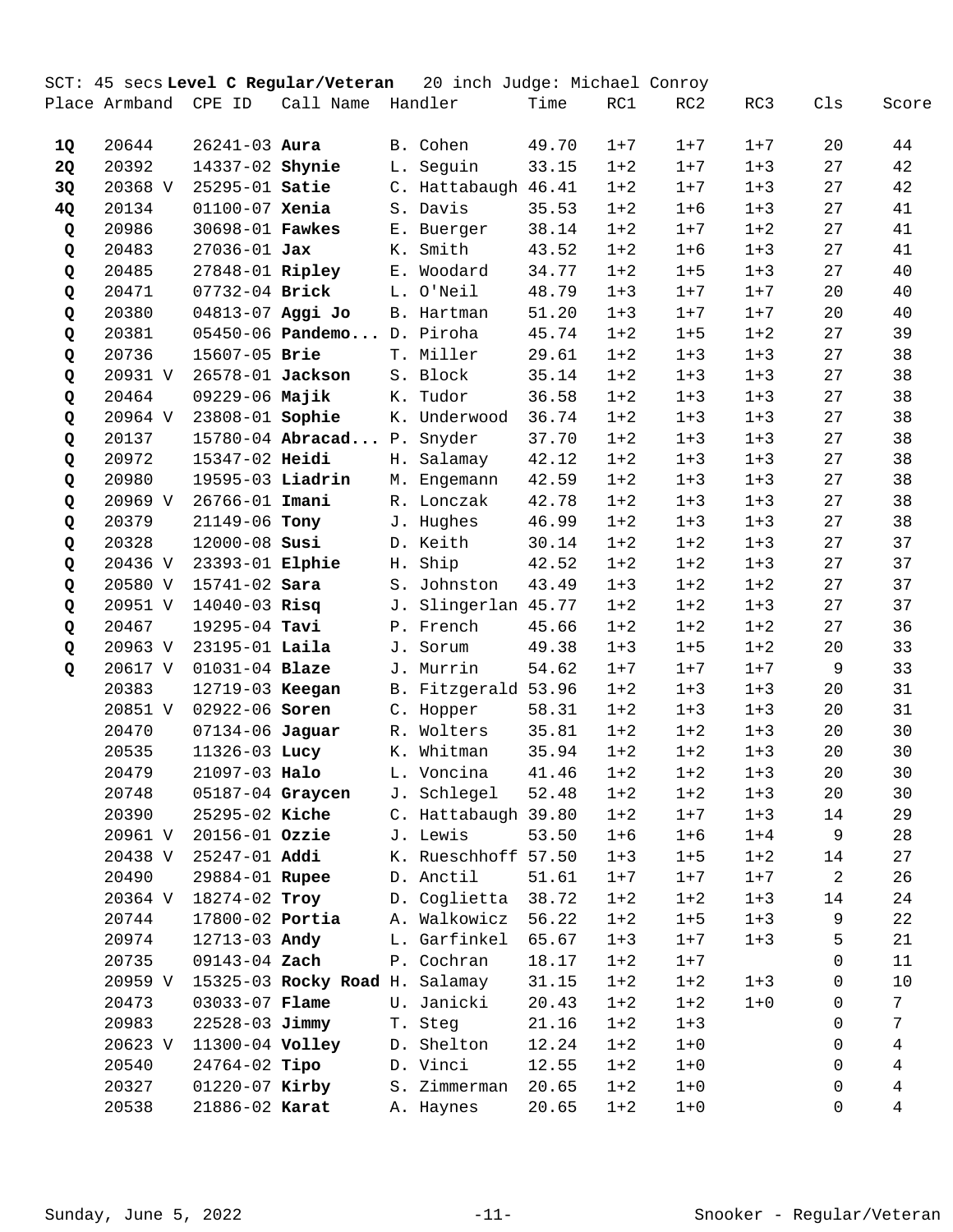| 20585 V | $22459 - 03$ Summit      |                                   | C. Diaz          | 12.09  |         |         |       | 0 |  |
|---------|--------------------------|-----------------------------------|------------------|--------|---------|---------|-------|---|--|
| 20140   | 21341-04 Hershey         |                                   | D. McCall        | ΝT     | $1 + 0$ |         |       | 0 |  |
| 20387   | 26876-04 Jyn             |                                   | A. Brownell      | Absent |         |         |       |   |  |
| 20476   | 11796-05 Bizzy           |                                   | L. Tagliaferr NT |        | $1 + 2$ | $1+7$   | $1+2$ | 0 |  |
| 20641   | $11300 - 05$ Navy        |                                   | D. Shelton       | NΤ     | $1 + 2$ | $1 + 0$ |       | 0 |  |
| 20645   | 28145-01 <b>Fletcher</b> |                                   | B. Ship          | NΤ     | $1+2$   |         |       | 0 |  |
| 20733   | $26536 - 02$ Sage        |                                   | T. Widenhouse NT |        | $1+2$   | $1 + 5$ |       | 0 |  |
| 20958 V |                          | $12713 - 02$ JoeJoe  L. Garfinkel |                  | Absent |         |         |       |   |  |

|           |               |                    |           | SCT: 45 secs Level C Reqular/Veteran 24 inch Judge: Michael Conroy |       |         |         |         |          |       |
|-----------|---------------|--------------------|-----------|--------------------------------------------------------------------|-------|---------|---------|---------|----------|-------|
|           | Place Armband | CPE ID             | Call Name | Handler                                                            | Time  | RC1     | RC2     | RC3     | Cls      | Score |
| 10        | 24879         | $04022 - 08$ Jace  |           | P. Bacskay                                                         | 45.38 | $1+2$   | $1 + 5$ | $1 + 7$ | 27       | 44    |
| <b>20</b> | 24885         | 27018-01 Mosby     |           | S. Beck                                                            | 31.54 | $1 + 2$ | $1+6$   | $1 + 3$ | 27       | 41    |
| 3Q        | 24637 V       | $04031 - 03$ Bess  |           | K. Jerse                                                           | 40.94 | $1 + 2$ | $1+6$   | $1 + 3$ | 27       | 41    |
| 4Q        | 24640 V       | $04255 - 07$ Devin |           | S. Smith                                                           | 50.43 | $1+2$   | $1+6$   | $1+3$   | 20       | 34    |
|           | 24881         | $12024 - 03$ Fabio |           | D. Collings                                                        | 22.11 | $1 + 2$ | $1+6$   | $1 + 3$ | $\Omega$ | 14    |
|           | 24883         | $17116 - 02$ Zeke  |           | H. Meyer                                                           | 24.22 | $1 + 2$ | $1 + 3$ |         |          | 7     |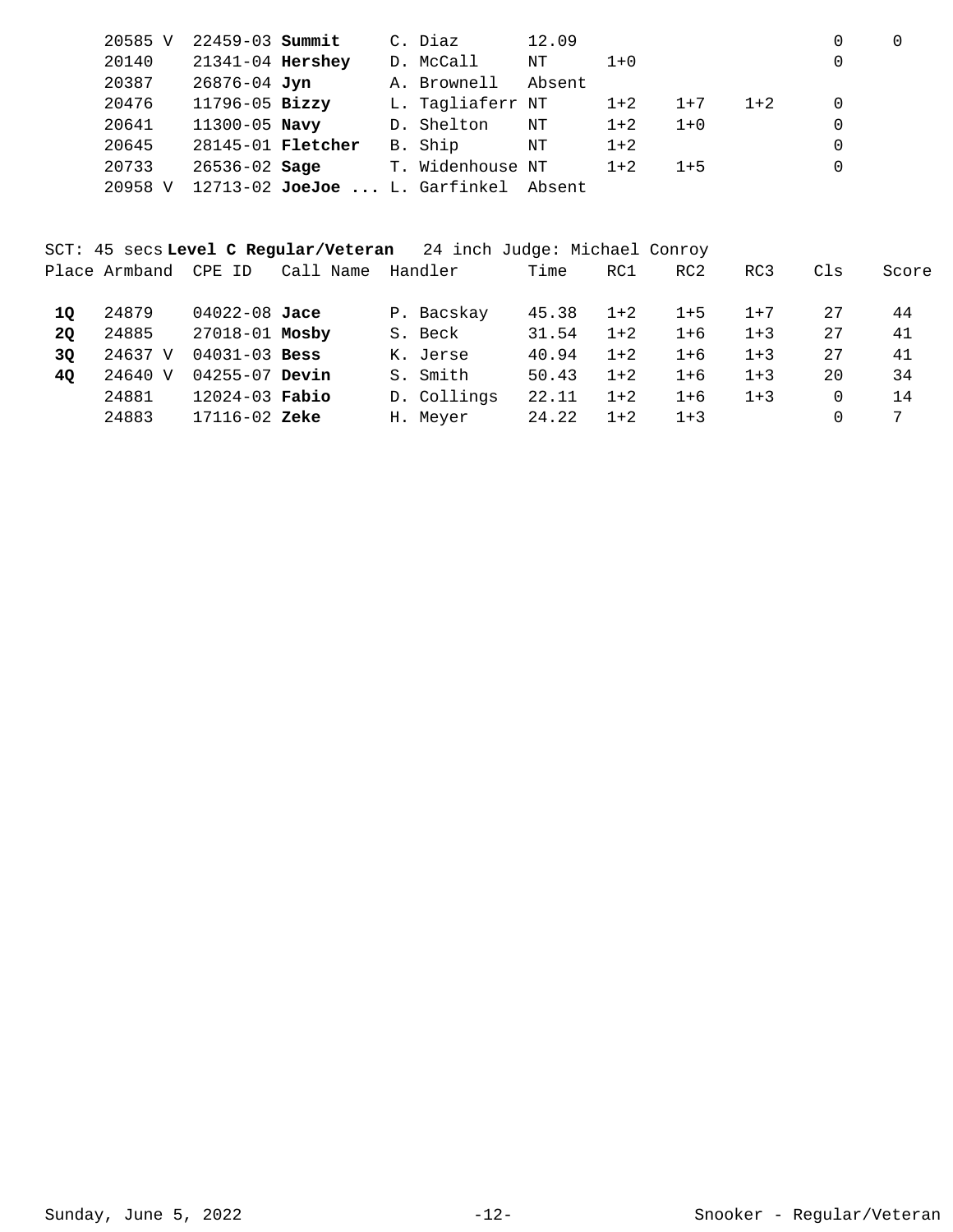## **CPE Nationals Sunday, June 5, 2022 Snooker Enthusiast**

|                |                       |                       |                                    | SCT: 50 secs Level 5 Enthusiast (4) 4 inch Judge: Michael Conroy |        |         |                 |         |          |       |
|----------------|-----------------------|-----------------------|------------------------------------|------------------------------------------------------------------|--------|---------|-----------------|---------|----------|-------|
|                | Place Armband  CPE ID |                       | Call Name Handler                  |                                                                  | Time   | RC1     | RC2             | RC3     | Cls      | Score |
| 1Q             |                       |                       | 4252 TH 16813-02 Cooper D. Canak   |                                                                  | 49.56  | $1+2$   | $1 + 3$         | $1 + 3$ | 27       | 38    |
| $\overline{2}$ |                       |                       | 4152 TH 25962-03 Kevin B M. Poulin |                                                                  | 65.77  | $1+2$   | $1 + 3$         | $1 + 3$ | 5        | 16    |
|                |                       |                       |                                    |                                                                  |        |         |                 |         |          |       |
|                |                       |                       |                                    | SCT: 50 secs Level 5 Enthusiast (8) 4 inch Judge: Michael Conroy |        |         |                 |         |          |       |
|                | Place Armband CPE ID  |                       | Call Name Handler                  |                                                                  | Time   | RC1     | RC <sub>2</sub> | RC3     | Cls      | Score |
|                |                       |                       |                                    |                                                                  |        |         |                 |         |          |       |
| 1Q             | 8262 T                |                       | 24932-02 Kate                      | J. Mudge                                                         | 37.08  | $1 + 2$ | $1 + 3$         | $1 + 3$ | 27       | 38    |
| 2Q             | 8660 T                |                       | 27098-01 Pappy Boy                 | J. Beer                                                          | 50.68  | $1 + 2$ | $1 + 5$         | $1 + 2$ | 20       | 32    |
| 3Q             | 8662 T                | 17560-05 <b>Emmie</b> |                                    | S. Bankson                                                       | 52.49  | $1 + 3$ | $1 + 3$         | $1 + 3$ | 20       | 32    |
| 4Q             | 8154 T                |                       | 12394-04 Buddy                     | M. BonDurant 53.48                                               |        | $1 + 2$ | $1 + 3$         | $1 + 3$ | 20       | 31    |
| Q              | 8155 T                |                       | 16587-01 Aggie S. Shollack         |                                                                  | 55.51  | $1 + 2$ | $1 + 3$         | $1 + 3$ | 20       | 31    |
|                | 8501 T                | 21373-03 Sammy        |                                    | J. Lishia                                                        | 63.28  | $1 + 2$ | $1 + 2$         | $1 + 3$ | 9        | 19    |
|                |                       | 8258 TH 11748-04 Dia  |                                    | A. Morden-Moo 61.65                                              |        | $1 + 3$ | $1 + 7$         |         | 0        | 12    |
|                | 8654 T                | 11373-04 Chico        |                                    | M. Kilpatrick 61.73 1+2                                          |        |         | $1 + 3$         | $1 + 3$ | 0        | 11    |
|                | 8158 T                | $24524 - 01$ Baxter   |                                    | T. Barney                                                        | ΝT     |         |                 |         | $\Omega$ |       |
|                | 8411 T                | 03540-04 Gaston       |                                    | M. DeSantis E Absent                                             |        |         |                 |         |          |       |
|                | 8412 T                | 03630-04 PPitch       |                                    | C. Mosley                                                        | Absent |         |                 |         |          |       |
|                | 8510 T                | $19145 - 04$ Cici     |                                    | T. Rehdorf                                                       | Absent |         |                 |         |          |       |
|                |                       |                       |                                    |                                                                  |        |         |                 |         |          |       |

SCT: 50 secs **Level 5 Enthusiast** (12) 8 inch Judge: Michael Conroy Place Armband CPE ID Call Name Handler Time RC1 RC2 RC3 Cls Score

| 10        | 12274 T | $21651-02$ Memphis       |                        | B. Wilson        | 41.10  | $1+2$   | $1 + 6$ | $1 + 3$ | 27 | 41 |
|-----------|---------|--------------------------|------------------------|------------------|--------|---------|---------|---------|----|----|
| <b>2Q</b> | 12521 T | 04615-06 Trinity         |                        | A. Johnson-Mo    | 38.24  | $1 + 2$ | $1 + 2$ | $1 + 3$ | 27 | 37 |
| 3Q        | 12212 T | 13114-05 Royal           |                        | J. Wykowski      | 41.65  | $1+2$   | $1 + 2$ | $1 + 3$ | 27 | 37 |
| 4Q        | 12201T  | 13114-04 Piper           |                        | J. Wykowski      | 42.32  | $1+2$   | $1 + 2$ | $1 + 3$ | 27 | 37 |
| Q         | 12102 T | 13870-03 <b>Finch</b>    |                        | R. Henderson     | 51.04  | $1+2$   | $1 + 2$ | $1 + 3$ | 27 | 37 |
| Q         | 12764 T | 15583-02 Skye            |                        | M. Frank         | 60.54  | $1 + 2$ | $1 + 2$ | $1 + 3$ | 20 | 30 |
|           |         | 12527 TH 22362-02 Skylar |                        | M. Clothier      | 62.20  | $1+2$   | $1 + 2$ | $1 + 3$ | 14 | 24 |
|           | 12272 T | 14833-03 <b>Piper</b>    |                        | D. Kroohs        | 62.64  | $1 + 2$ | $1+6$   | $1 + 3$ | 9  | 23 |
|           | 12778T  | $28426 - 01$ Stella      |                        | K. Downs         | 57.07  | $1 + 2$ | $1 + 5$ | $1 + 3$ | 9  | 22 |
|           | 12277 T |                          | $24281 - 01$ Sadie Mae | A. Snyder        | Absent |         |         |         |    |    |
|           | 12610 T | $17127 - 02$ Daisy       |                        | E. Camilleri     | Absent |         |         |         |    |    |
|           | 12672 T | $04434 - 05$ Josie       |                        | C. Cieslinski NT |        | $1+2$   | $1 + 2$ | $1 + 2$ | 14 |    |
|           | 12677 T | $23828 - 02$ Bella       |                        | J. Bruns         | NΤ     | $1+2$   | $1 + 6$ | $1 + 3$ | 20 |    |
|           | 12755 T | $13123 - 04$ Wilder      |                        | D. Baker         | Absent |         |         |         |    |    |
|           | 12804 T | 04265-07 Prince          |                        | M. Nuovo         | ΝT     | $1 + 2$ | $1 + 5$ | $1 + 2$ | 14 |    |
|           |         |                          |                        |                  |        |         |         |         |    |    |

|  |                          |                                        | SCT: 50 secs Level 5 Enthusiast $(16)$ 12 inch Judge: Michael Conroy |  |                  |     |       |
|--|--------------------------|----------------------------------------|----------------------------------------------------------------------|--|------------------|-----|-------|
|  |                          | Place Armband CPE ID Call Name Handler |                                                                      |  | Time RC1 RC2 RC3 | Cls | Score |
|  | 10 16557 T 06336-04 Skye |                                        | V. Belebczuk 43.14 1+3 1+7 1+3                                       |  |                  |     |       |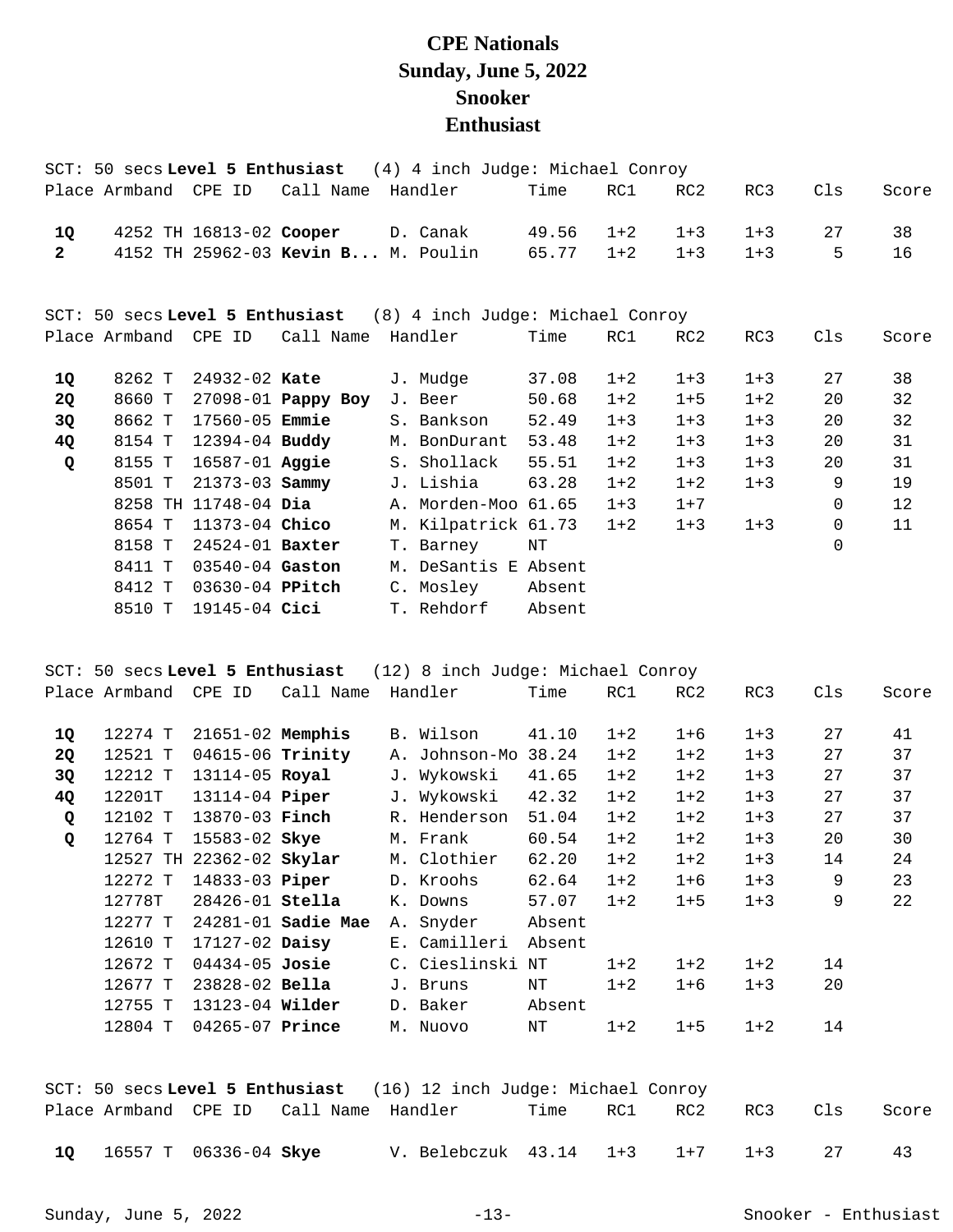| 2Q                      | 16704 T              | 01181-05 Fern                   |                    | J. Oricko                          | 54.19     | $1 + 2$ | $1 + 2$ | $1 + 3$ | 27           | 37             |
|-------------------------|----------------------|---------------------------------|--------------------|------------------------------------|-----------|---------|---------|---------|--------------|----------------|
| 3Q                      | 16689 T              | 25484-01 Duke                   |                    | J. Shires                          | 58.40     | $1 + 3$ | $1 + 7$ | $1 + 2$ | 20           | 35             |
| $\overline{\mathbf{4}}$ | 16706 T              | 25513-02 Zoey                   |                    | B. Wagner                          | 59.21     | $1 + 2$ | $1 + 2$ | $1 + 3$ | 14           | 24             |
|                         | 16224 T              | 24414-02 Eilis                  |                    | M. McAvoy                          | 67.98     | $1 + 2$ | $1 + 3$ | $1 + 3$ | 9            | 20             |
|                         | 16717 T              | 25718-01 King                   |                    | E. Clark                           | 48.16     | $1 + 2$ | $1 + 3$ | $1 + 3$ | 5            | 16             |
|                         | 16230 T              | 27195-02 Koda                   |                    | L. Hartsough                       | 23.55     | $1 + 2$ | $1 + 0$ | $1 + 3$ | $\mathsf{O}$ | 8              |
|                         | 16281 T              | 05526-06 Enya                   |                    | K. Thompson                        | 11.56     | $1 + 2$ | $1 + 0$ |         | $\mathbf 0$  | $\overline{4}$ |
|                         | 16223 T              | 23210-01 Maisie                 |                    | R. Tucker                          | Absent    |         |         |         |              |                |
|                         | 16233 T              | 29357-01 Alfie                  |                    | M. Argo                            | $\rm{NT}$ | $1 + 2$ | $1 + 2$ | $1 + 3$ | 14           |                |
|                         | 16571 V              | 28589-03 Kizzy                  |                    | R. Schroeder                       | Absent    |         |         |         |              |                |
|                         | 16701 T              | 26536-01 Briar                  |                    | T. Widenhouse NT                   |           | $1 + 2$ | $1 + 5$ | $1 + 2$ | $\mathbf 0$  |                |
|                         |                      |                                 |                    |                                    |           |         |         |         |              |                |
|                         |                      | SCT: 45 secs Level 5 Enthusiast |                    | (20) 16 inch Judge: Michael Conroy |           |         |         |         |              |                |
|                         | Place Armband CPE ID |                                 | Call Name          | Handler                            | Time      | RC1     | RC2     | RC3     | Cls          | Score          |
|                         |                      |                                 |                    |                                    |           |         |         |         |              |                |
| 1Q                      | 20729 T              | 26073-01 Zoey                   |                    | J. Warling                         | 37.09     | $1 + 2$ | $1 + 6$ | $1 + 3$ | 27           | 41             |
| 2Q                      | 20858 T              | 13051-09 Chica                  |                    | M. Godlevski                       | 36.74     | $1 + 2$ | $1 + 3$ | $1 + 3$ | 27           | 38             |
| 3Q                      | 20377 T              | 29287-01 Scout                  |                    | H. Hill                            | 67.45     | $1 + 2$ | $1 + 6$ | $1 + 3$ | 20           | 34             |
| 4Q                      | 20925 T              | 17555-02 Josie                  |                    | R. Szymek                          | 47.82     | $1 + 2$ | $1 + 3$ | $1 + 3$ | 20           | 31             |
| Q                       | 20322 T              | 26061-01 Cooper                 |                    | K. Thousand                        | 50.30     | $1 + 2$ | $1 + 3$ | $1 + 3$ | 20           | 31             |
| Q                       | 20875 T              | 28480-01 Scarlet                |                    | P. Weymouth                        | 50.40     | $1 + 2$ | $1 + 2$ | $1 + 3$ | 20           | 30             |
| Q                       | 20962 T              | 21521-01 Cooper                 |                    | N. Sorensen                        | 52.01     | $1 + 2$ | $1 + 2$ | $1 + 3$ | 20           | 30             |
| Q                       | 20367 T              | 22832-02 Trapper                |                    | T. Pegar                           | 52.02     | $1 + 2$ | $1 + 3$ | $1 + 2$ | 20           | 30             |
| Q                       | 20576 T              | 09919-04 Roxie                  |                    | K. Beck                            | 54.55     | $1 + 2$ | $1 + 2$ | $1 + 3$ | 20           | 30             |
|                         | 20634 T              |                                 | 13715-03 Dixie Blu | B. LaFleur                         | 43.82     | $1 + 2$ | $1 + 7$ | $1 + 2$ | 14           | 28             |
|                         | 20919 T              | 08421-02 Artie                  |                    | S. Bone                            | 37.75     | $1 + 2$ | $1 + 2$ | $1 + 3$ | 14           | 24             |
|                         | 20933 T              | 08421-03 Doc                    |                    | S. Bone                            | 41.18     | $1 + 2$ | $1 + 2$ | $1 + 3$ | 14           | 24             |
|                         | 20417 T              | 01285-09 Case                   |                    | L. Gosch                           | 39.71     | $1 + 6$ | $1 + 6$ | $1 + 6$ | $\mathbf 0$  | 21             |
|                         | 20867 T              | 02922-07 Spyro                  |                    | C. Hopper                          | 58.00     | $1 + 2$ | $1 + 3$ | $1 + 3$ | 5            | 16             |
|                         | 20586 T              | 25373-02 Loki                   |                    | G. Ryan                            | 59.21     | $1 + 2$ | $1 + 3$ | $1 + 3$ | 5            | 16             |
|                         | 20873 T              | 27544-01 Cubby                  |                    | S. Matteau                         | 34.71     | $1 + 0$ | $1 + 3$ | $1 + 3$ | $\Omega$     | 9              |
|                         | 20629 T              | 25139-01 Marco                  |                    | L. O'Donovan                       | 29.89     | $1 + 2$ | $1 + 0$ | $1 + 2$ | $\Omega$     | 7              |
|                         | 20326 T              | 30847-01 Basil                  |                    | G. Tondel                          | 58.58     | $1 + 2$ | $1 + 2$ |         | $\Omega$     | 6              |
|                         | 20620 T              | 13715-02 Willow                 |                    | B. LaFleur                         | 8.20      |         |         |         | 0            | $\mathbf 0$    |
|                         | 20728 T              | 19821-07 Jayci                  |                    | J. Baiocco                         | NT        | $1 + 2$ | $1 + 0$ |         | $\Omega$     |                |

|    |                                                        |                                        | SCT: 45 secs Level 5 Enthusiast (24) 20 inch Judge: Michael Conroy |        |     |                           |     |     |       |
|----|--------------------------------------------------------|----------------------------------------|--------------------------------------------------------------------|--------|-----|---------------------------|-----|-----|-------|
|    |                                                        | Place Armband CPE ID Call Name Handler |                                                                    | Time   | RC1 | RC2                       | RC3 | Cls | Score |
| 10 | 24642 T 13715-04 <b>Legos</b><br>24468 T 20780-01 Hoag |                                        | B. LaFleur<br>B. Booker                                            | Absent |     | $41.62$ $1+2$ $1+6$ $1+2$ |     | 27  | 40    |

|              |                      |                                        |           | SCT: 50 secs Level C Enthusiast $(4)$ 4 inch Judge: Michael Conroy |  |         |       |
|--------------|----------------------|----------------------------------------|-----------|--------------------------------------------------------------------|--|---------|-------|
|              |                      | Place Armband CPE ID Call Name Handler |           | Time                                                               |  | RC3 Cls | Score |
| $\mathbf{1}$ | 4162 T 16899-04 Jinx |                                        | J. Rigney | $61.84$ $1+2$ $1+2$ $1+3$                                          |  |         |       |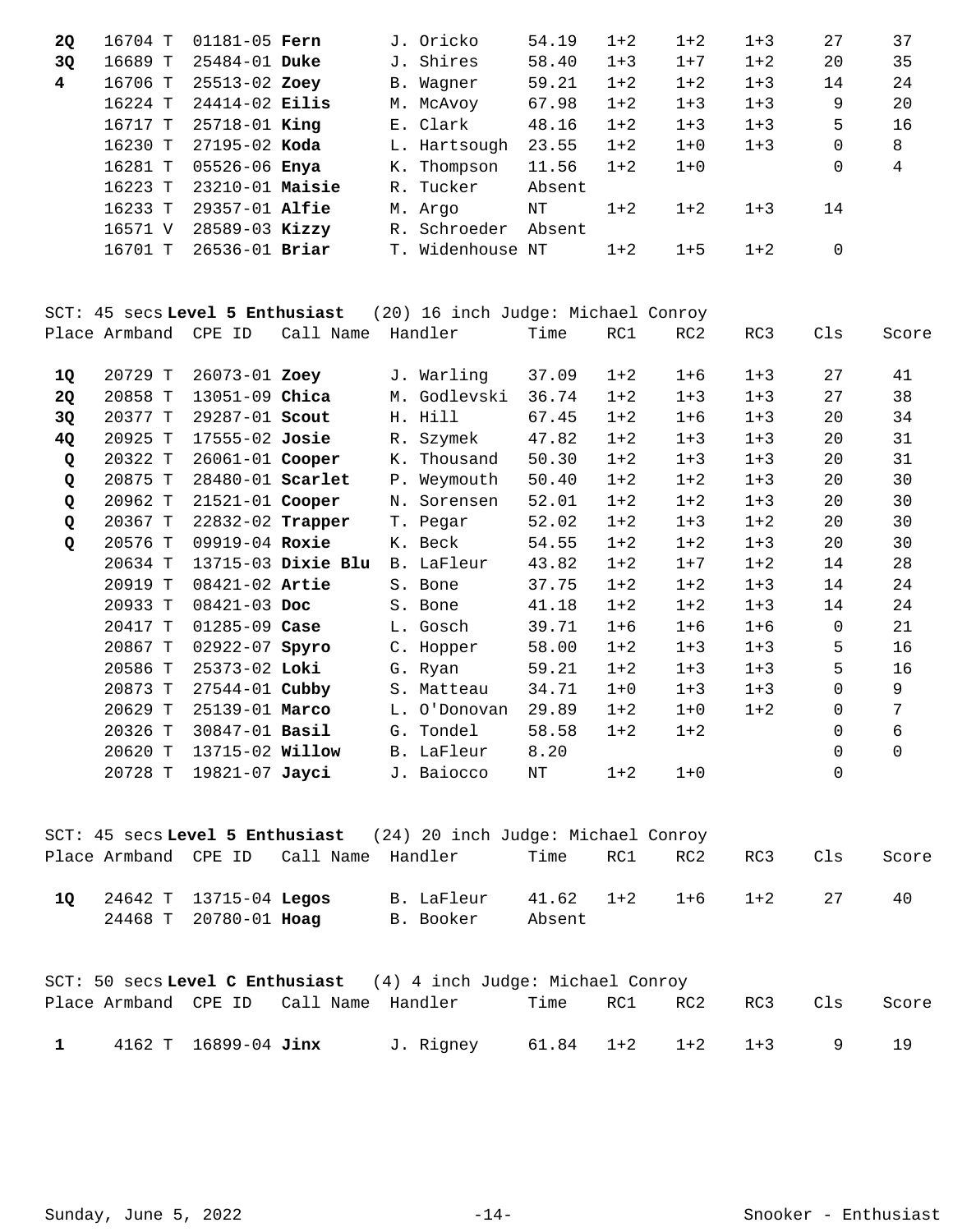|           |               |                         |           | SCT: 50 secs Level C Enthusiast (8) 4 inch Judge: Michael Conroy |        |         |         |         |          |       |
|-----------|---------------|-------------------------|-----------|------------------------------------------------------------------|--------|---------|---------|---------|----------|-------|
|           | Place Armband | CPE ID                  | Call Name | Handler                                                          | Time   | RC1     | RC2     | RC3     | Cls      | Score |
|           |               |                         |           |                                                                  |        |         |         |         |          |       |
| <b>10</b> |               | 8261 TH 16813-03 Boomer |           | D. Canak                                                         | 55.89  | $1+3$   | $1 + 3$ | $1 + 3$ | 20       | 32    |
| <b>2Q</b> | 8251 T        | 14058-05 Memphis        |           | R. Stewart                                                       | 56.66  | $1 + 2$ | $1 + 3$ | $1 + 3$ | 20       | 31    |
| 3Q        | 8502 T        | $15674 - 02$ Alfie      |           | L. Winsky                                                        | 42.38  | $1 + 2$ | $1 + 2$ | $1 + 3$ | 20       | 30    |
| 4Q        | 8151 T        | 16899-02 Victor         |           | J. Rigney                                                        | 47.43  | $1 + 2$ | $1 + 2$ | $1 + 3$ | 20       | 30    |
|           | 8509 T        | 15674-04 Rosebud        |           | L. Winsky                                                        | 41.85  | $1 + 2$ | $1 + 2$ | $1 + 3$ | 14       | 24    |
|           | 8406 T        | $03767 - 03$ Hank       |           | M. Bristol                                                       | 63.25  | $1+2$   | $1 + 6$ | $1 + 5$ | 5        | 21    |
|           | 8403 T        | 19626-03 <b>Nigel</b>   |           | J. Locke                                                         | 63.44  | $1+2$   | $1 + 2$ | $1 + 3$ | 9        | 19    |
|           | 8263 T        | 25479-01 Ayla           |           | K. McClellan                                                     | 31.43  | $1+2$   | $1 + 3$ | $1 + 0$ | $\Omega$ | 8     |
|           | 8260 T        | 14058-07 Sparkle        |           | R. Stewart                                                       | NΤ     | $1 + 2$ | $1 + 0$ |         | 0        |       |
|           | 8266 T        | 14058-06 <b>Mojo</b>    |           | R. Stewart                                                       | Absent |         |         |         |          |       |
|           |               |                         |           |                                                                  |        |         |         |         |          |       |

|             | SCT: 50 secs Level C Enthusiast (12) 8 inch Judge: Michael Conroy |                       |                    |                     |       |         |         |         |     |       |  |  |  |
|-------------|-------------------------------------------------------------------|-----------------------|--------------------|---------------------|-------|---------|---------|---------|-----|-------|--|--|--|
|             | Place Armband  CPE ID                                             |                       | Call Name          | Handler             | Time  | RC1     | RC2     | RC3     | Cls | Score |  |  |  |
| 10          | 12663T                                                            | $02133 - 03$ Smokey   |                    | L. Medina           | 38.13 | $1 + 3$ | $1+7$   | $1 + 2$ | 27  | 42    |  |  |  |
| 20          | 12525 T                                                           | 21388-01 <b>Lydia</b> |                    | S. Clifford         | 42.16 | $1+3$   | $1 + 5$ | $1 + 2$ | 27  | 40    |  |  |  |
| 3Q          | 12529 T                                                           | 23227-04 Zuzu         |                    | K. Cundiff          | 27.06 | $1+2$   | $1+2$   | $1 + 3$ | 27  | 37    |  |  |  |
| 40          | 12678 T                                                           |                       | 26314-03 Daisy-Ray | C. Tan              | 37.12 | $1+2$   | $1+2$   | $1 + 3$ | 27  | 37    |  |  |  |
| $\circ$     | 12206 T                                                           | $19861-02$ Rosalie    |                    | E. Argento          | 43.94 | $1 + 2$ | $1 + 6$ | $1 + 3$ | 20  | 34    |  |  |  |
| $\circ$     | 12273 T                                                           | 20789-01 <b>Penny</b> |                    | H. Neldner          | 56.24 | $1+3$   | $1 + 3$ | $1 + 3$ | 20  | 32    |  |  |  |
| $\mathbf Q$ | 12757 T                                                           | 07040-10 Gilbert      |                    | K. Dudley-Sco 64.49 |       | $1+2$   | $1 + 3$ | $1 + 3$ | 20  | 31    |  |  |  |

SCT: 50 secs **Level C Enthusiast** (16) 12 inch Judge: Michael Conroy Place Armband CPE ID Call Name Handler Time RC1 RC2 RC3 Cls Score

|              | rıace Almuanu | ◡◸◻<br>⊥           | Call Name             | nanurer             | T TIME | エンエ     | ハしム     | いしつ     | ◡⊥๖ | <b>DUOLE</b> |
|--------------|---------------|--------------------|-----------------------|---------------------|--------|---------|---------|---------|-----|--------------|
| 1Q           | 16787 T       | $27594 - 01$ Rue   |                       | J. Biesenthal 40.16 |        | $1 + 2$ | $1 + 7$ | $1 + 3$ | 27  | 42           |
| <b>20</b>    | 16123 T       | $13307 - 04$ Emma  |                       | R. Mecklenbur 51.58 |        | $1 + 2$ | $1 + 5$ | $1 + 3$ | 27  | 40           |
| 3Q           | 16708 T       | $19821 - 05$ Henna |                       | J. Baiocco          | 34.91  | $1 + 2$ | $1 + 3$ | $1 + 3$ | 27  | 38           |
| 4Q           | 16215 T       | $24676 - 01$ Ella  |                       | T. Keinz            | 49.41  | $1 + 2$ | $1 + 3$ | $1 + 3$ | 20  | 31           |
| $\mathbf{Q}$ | 16228 T       | $25308 - 01$ Kaia  |                       | J. Spence           | 53.39  | $1 + 2$ | $1 + 3$ | $1 + 3$ | 20  | 31           |
| Q            | 16779 T       | $07040 - 07$ Lyla  |                       | K. Dudley-Sco 55.44 |        | $1 + 2$ | $1 + 3$ | $1 + 3$ | 20  | 31           |
| $\mathbf{Q}$ | 16452 T       | 06989-04 Chase     |                       | J. Yaccarino        | 59.07  | $1 + 2$ | $1 + 3$ | $1 + 3$ | 20  | 31           |
|              | 16457 T       | $18262 - 02$ Kleo  |                       | K. Allcroft         | 61.81  | $1 + 7$ | $1 + 7$ | $1 + 7$ | 5   | 29           |
|              | 16705 T       | $23510 - 01$ Turbo |                       | B. Workman          | 48.90  | $1 + 2$ | $1 + 3$ | $1 + 3$ | 14  | 25           |
|              | 16234 T       | $30111 - 01$ Aida  |                       | L. Sondag           | 59.20  | $1 + 2$ | $1 + 3$ | $1 + 3$ | 5   | 16           |
|              | 16683 T       |                    | $03798 - 05$ Mordecai | D. Rodden           | 60.84  | $1 + 2$ | $1 + 3$ | $1 + 3$ | 5   | 16           |
|              | 16570 V       | 24246-02 Archie    |                       | J. Weiss            | 19.79  | $1 + 3$ | $1 + 3$ | $1 + 0$ | 0   | 9            |
|              | 16786 T       |                    | 26584-01 Munchkin     | N. Smith            | Absent |         |         |         |     |              |
|              | 16818 T       | $10511-03$ Belfast |                       | J. Moran            | Absent |         |         |         |     |              |
|              |               |                    |                       |                     |        |         |         |         |     |              |

|  |                          |                                        | SCT: 45 secs Level C Enthusiast (20) 16 inch Judge: Michael Conroy |      |     |                           |     |     |       |
|--|--------------------------|----------------------------------------|--------------------------------------------------------------------|------|-----|---------------------------|-----|-----|-------|
|  |                          | Place Armband CPE ID Call Name Handler |                                                                    | Time | RC1 | RC2                       | RC3 | Cls | Score |
|  | 10 20870 T 24823-01 Lucy |                                        | A. Virtue                                                          |      |     | $37.16$ $1+2$ $1+6$ $1+3$ |     |     |       |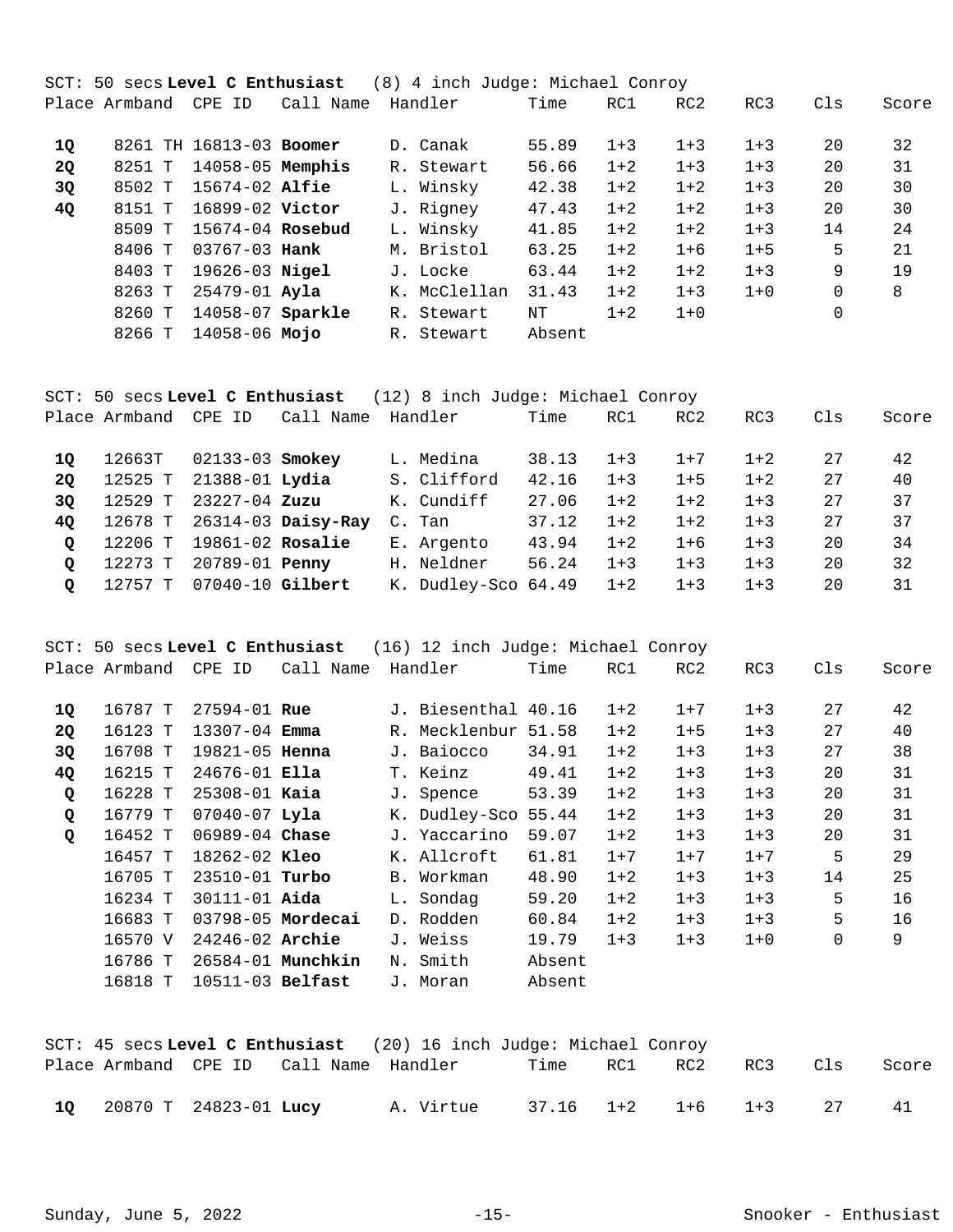|  | <b>20</b> 20852 T 18561-03 <b>Hannah</b> |  | L. Chinnici 45.75 1+2 1+3 1+3  |                           |  | 2.7 | -38 |
|--|------------------------------------------|--|--------------------------------|---------------------------|--|-----|-----|
|  | 3Q 20635 T 28364-01 Atticus              |  | A. Coleman                     | $41.38$ $1+2$ $1+6$ $1+3$ |  | 20  | 34  |
|  | 40 20922 T 05635-03 Wall-E               |  | B. Small 50.66 1+3 1+3 1+3     |                           |  | 20  | 32  |
|  | Q 20966 T 26239-01 Kimber                |  | T. Longnaker 47.79 1+2 1+3 1+3 |                           |  | 20  | 31  |
|  | Q 20854 T 10331-03 Nike                  |  | A. Reynolds 48.93 1+2 1+3 1+3  |                           |  | 20  | 31  |
|  |                                          |  |                                |                           |  |     |     |

|                         |                                        | SCT: 45 secs Level C Enthusiast (24) 20 inch Judge: Michael Conroy |      |       |       |         |     |                                     |
|-------------------------|----------------------------------------|--------------------------------------------------------------------|------|-------|-------|---------|-----|-------------------------------------|
|                         | Place Armband CPE ID Call Name Handler |                                                                    | Time | RC1   | RC2   | RC3     | Cls | Score                               |
| 24474 T 29342-01 Cooper |                                        | D. Norwood 25.80 1+2                                               |      |       |       |         |     | $\begin{matrix} 0 & 3 \end{matrix}$ |
| 24740 T 24469-02 Seiko  |                                        | T. Jackson                                                         | NT   | $1+2$ | $1+6$ | $1 + 3$ |     |                                     |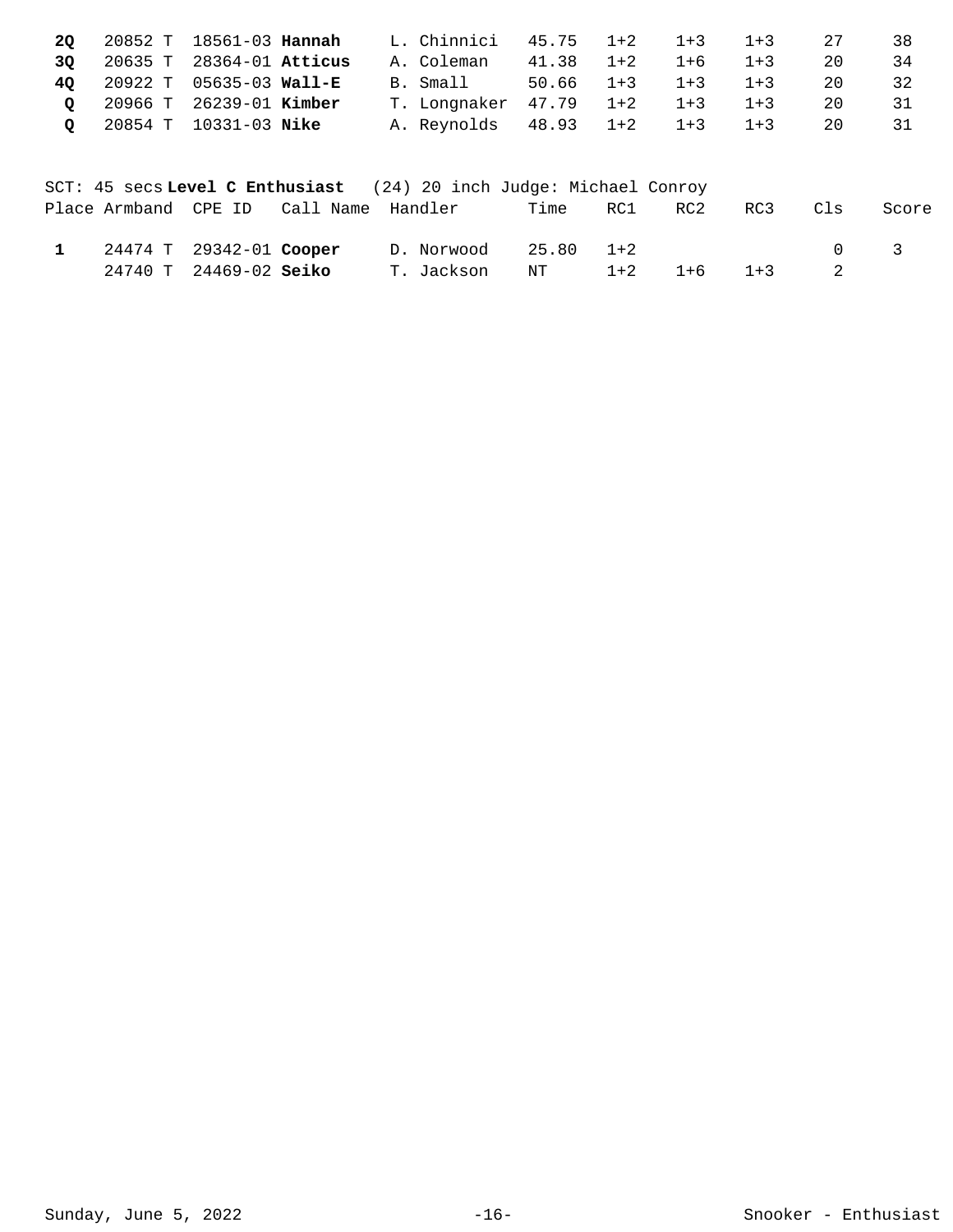## **CPE Nationals Sunday, June 5, 2022 Snooker Specialist**

|    |                      |                        |                        | SCT: 50 secs Level 5 Specialist (4) 4 inch Judge: Michael Conroy |        |         |         |         |          |       |
|----|----------------------|------------------------|------------------------|------------------------------------------------------------------|--------|---------|---------|---------|----------|-------|
|    | Place Armband CPE ID |                        | Call Name Handler      |                                                                  | Time   | RC1     | RC2     | RC3     | Cls      | Score |
| 10 | 4254 S               | 29317-01 Kiefer        |                        | A. Bisca                                                         | 44.02  | $1 + 3$ | $1 + 3$ | $1 + 2$ | 20       | 31    |
|    |                      |                        |                        | SCT: 50 secs Level 5 Specialist (8) 4 inch Judge: Michael Conroy |        |         |         |         |          |       |
|    | Place Armband CPE ID |                        | Call Name              | Handler                                                          | Time   | RC1     | RC2     | RC3     | Cls      | Score |
| 1Q | 8507 S               |                        | 14181-05 Dynamite      | N. Faas Gerbe 44.73                                              |        | $1+2$   | $1 + 3$ | $1 + 2$ | 27       | 37    |
| 2Q | 8161 S               | 27246-01 <b>Birgit</b> |                        | K. Wilkes                                                        | 47.50  | $1 + 2$ | $1 + 2$ | $1 + 3$ | 27       | 37    |
| 3Q | 8655 S               |                        | $12486 - 04$ Alizabeth | L. Guffey                                                        | 38.13  | $1 + 2$ | $1 + 6$ | $1 + 3$ | 20       | 34    |
| 4Q | 8659 S               | 26314-01 <b>Tillie</b> |                        | C. Tan                                                           | 65.54  | $1 + 2$ | $1 + 2$ | $1 + 3$ | 20       | 30    |
|    | 8508 S               | 21373-04 <b>Cara</b>   |                        | J. Lishia                                                        | 57.45  | $1 + 2$ | $1 + 0$ | $1 + 0$ | 20       | 25    |
|    | 8259 S               | 17640-02 Pixie         |                        | L. Snyder                                                        | 46.66  | $1 + 2$ | $1 + 2$ | $1 + 3$ | 14       | 24    |
|    | 8405 S               | $02773 - 10$ Simba     |                        | S. Parks                                                         | 59.87  | $1 + 2$ | $1 + 2$ | $1 + 3$ | 14       | 24    |
|    |                      | 8257 SH 09849-04 Ozz   |                        | M. Keaton                                                        | 67.91  | $1 + 2$ | $1 + 2$ | $1 + 3$ | $\Omega$ | 10    |
|    | 8504 S               | 01226-03 Arden         |                        | B. Kurivial                                                      | Absent |         |         |         |          |       |
|    | 8514 s               | 21373-05 Chaz          |                        | J. Lishia                                                        | ΝT     | $1 + 2$ | $1 + 2$ | $1 + 3$ | 9        |       |
|    |                      |                        |                        |                                                                  |        |         |         |         |          |       |
|    |                      |                        |                        |                                                                  |        |         |         |         |          |       |

|                | SCT: 50 secs Level 5 Specialist $(12)$ 4 inch Judge: Michael Conroy |  |                            |                           |  |                         |       |         |         |         |     |       |
|----------------|---------------------------------------------------------------------|--|----------------------------|---------------------------|--|-------------------------|-------|---------|---------|---------|-----|-------|
|                |                                                                     |  | Place Armband CPE ID       | Call Name Handler         |  |                         | Time  | RC1     | RC2     | RC3     | Cls | Score |
| 10             |                                                                     |  | $12506$ S $04615-03$ Tammy |                           |  | A. Johnson-Mo 29.37 1+2 |       |         | $1+2$   | $1 + 3$ | 27  | 37    |
| 20             |                                                                     |  | 12505 SH 01294-02 Checkers |                           |  | C. Teale                | 39.11 | $1+3$   | $1 + 3$ | $1+3$   | 20  | 32    |
| 3              |                                                                     |  |                            | 12661 S 29383-01 Jackie O |  | K. Hamilton             | 60.29 | $1 + 3$ | $1 + 5$ | $1 + 2$ | 9   | 22    |
| $\overline{4}$ |                                                                     |  | 12511 SH 22979-01 Sweetie  |                           |  | S. Nitz                 | 69.56 | $1+2$   | $1 + 2$ | $1+3$   | 5   | 15    |
|                |                                                                     |  | 12653 S 09561-04 Relay     |                           |  | D. Hughes               | 14.40 | $1 + 2$ | $1 + 0$ |         |     | 4     |
|                | 12652 S                                                             |  | 04434-04 <b>Xena</b>       |                           |  | C. Cieslinski Absent    |       |         |         |         |     |       |

|              | SCT: 50 secs Level 5 Specialist<br>(16) 8 inch Judge: Michael Conroy |                        |                        |  |               |       |         |                 |         |     |       |  |
|--------------|----------------------------------------------------------------------|------------------------|------------------------|--|---------------|-------|---------|-----------------|---------|-----|-------|--|
|              | Place Armband                                                        | CPE ID                 | Call Name              |  | Handler       | Time  | RC1     | RC <sub>2</sub> | RC3     | C1s | Score |  |
| 10           | 16603 S                                                              |                        | $20207 - 01$ Kayleigh  |  | M. Melis      | 35.84 | $1 + 2$ | $1 + 3$         | $1 + 3$ | 27  | 38    |  |
| <b>20</b>    | 16768 S                                                              | $24268 - 02$ Ozzie     |                        |  | S. Kuykendall | 38.49 | $1 + 2$ | $1 + 3$         | $1 + 3$ | 27  | 38    |  |
| 3Q           | 16758 S                                                              | $07276 - 05$ Jesse     |                        |  | S. Cowles     | 44.37 | $1 + 2$ | $1 + 2$         | $1 + 3$ | 27  | 37    |  |
| <b>40</b>    | 16608 S                                                              | 16251-02 <b>Shelby</b> |                        |  | A. Guill      | 47.50 | $1 + 2$ | $1 + 2$         | $1 + 3$ | 27  | 37    |  |
| $\mathbf Q$  | 16167 S                                                              | $08580 - 03$ Magic     |                        |  | C. Herreid    | 47.68 | $1 + 2$ | $1 + 3$         | $1 + 2$ | 27  | 37    |  |
| $\mathbf{Q}$ | 16667 S                                                              | 09561-03 Rocket        |                        |  | D. Hughes     | 44.87 | $1 + 2$ | $1 + 7$         | $1 + 2$ | 20  | 34    |  |
| $\mathbf Q$  | 16808 S                                                              | $13199-06$ Celeste     |                        |  | C. Walters    | 48.61 | $1+2$   | $1 + 6$         | $1 + 3$ | 20  | 34    |  |
| $\circ$      | 16520 S                                                              | $13950 - 03$ Sissy     |                        |  | D. Lewis      | 39.03 | $1 + 2$ | $1 + 2$         | $1 + 3$ | 20  | 30    |  |
| $\mathbf{Q}$ | 16108 S                                                              |                        | 20988-01 Bradshaw      |  | H. Eckenrode- | 50.42 | $1 + 2$ | $1 + 2$         | $1 + 3$ | 20  | 30    |  |
|              | 16205 S                                                              |                        | $21522 - 01$ Sabastian |  | S. Jensen     | 60.34 | $1+2$   | $1 + 5$         | $1 + 3$ | 14  | 27    |  |
|              | 16170 S                                                              | 16587-02 Rudy          |                        |  | S. Shollack   | 58.97 | $1 + 3$ | $1 + 3$         | $1 + 3$ | 5   | 17    |  |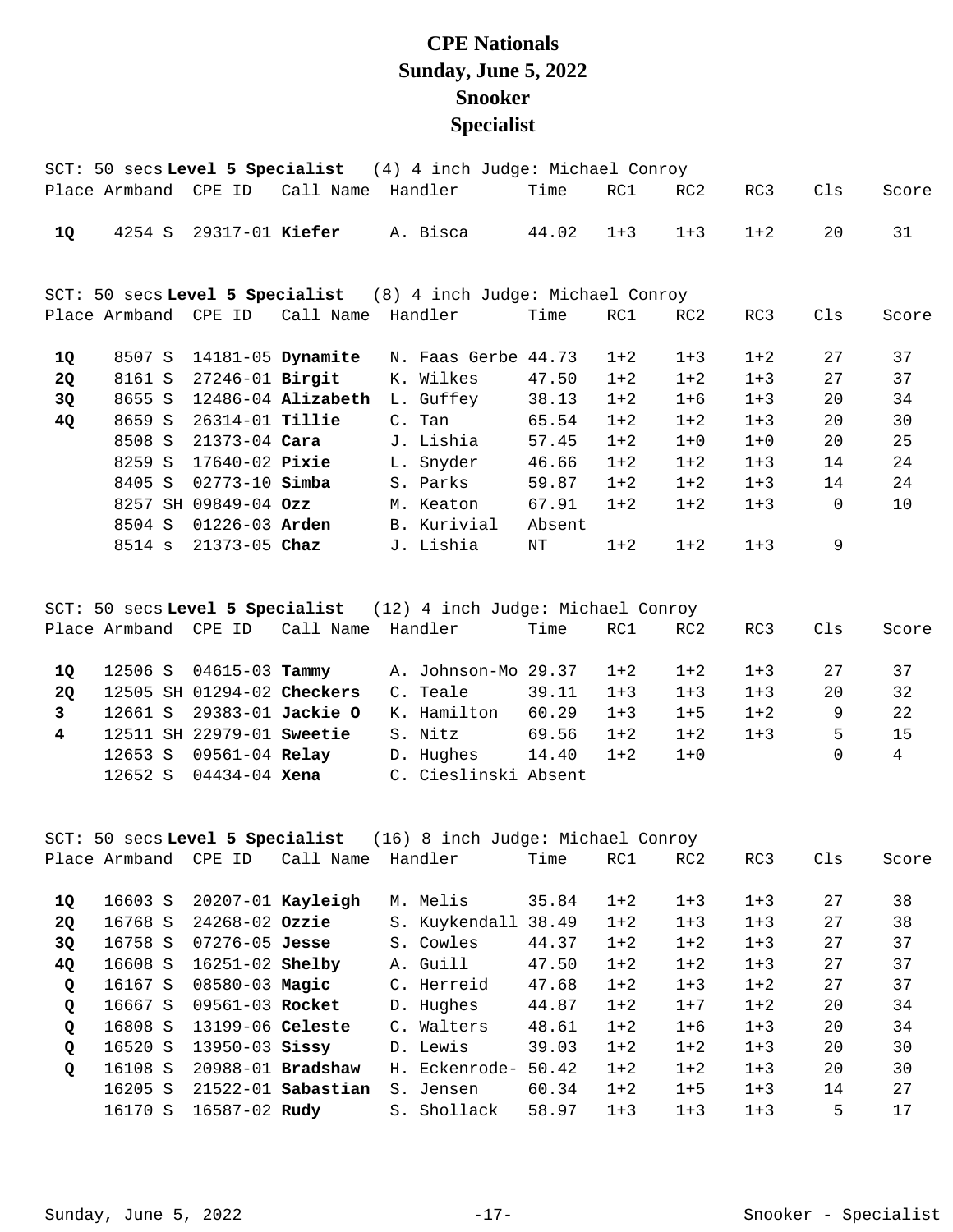| 16173 S 19000-01 Tori |                        |  | J. Danko                 | 50.07 1+3 1+5 |         | $1 + 0$ |              |   |
|-----------------------|------------------------|--|--------------------------|---------------|---------|---------|--------------|---|
| 16268 S 05526-03 Arin |                        |  | K. Thompson 12.71 1+2    |               | $1 + 0$ |         | $\Omega$     | 4 |
| 16106 S 12402-03 Fli  |                        |  | H. Teegardin $24.26$ 1+0 |               |         |         | $0 \qquad 1$ |   |
| 16104 S 03500-03 Kaci |                        |  | K. Anthony Absent        |               |         |         |              |   |
|                       | 16803 S 01849-03 Abbie |  | A. Sanderson Absent      |               |         |         |              |   |

SCT: 50 secs **Level 5 Specialist** (20) 12 inch Judge: Michael Conroy Place Armband CPE ID Call Name Handler Time RC1 RC2 RC3 Cls Score

| <b>10</b>   | 20714 S | $17181 - 02$ Sage      |                      | T. Weisz            | 44.65  | $1 + 2$ | $1 + 7$ | $1 + 3$ | 27       | 42 |
|-------------|---------|------------------------|----------------------|---------------------|--------|---------|---------|---------|----------|----|
| <b>2Q</b>   | 20819 S | $22288 - 01$ Dolly     |                      | C. Kuzniak          | 37.16  | $1 + 2$ | $1 + 5$ | $1 + 3$ | 27       | 40 |
| 3Q          | 20817 S | 06756-02 Briley        |                      | D. Bader            | 45.99  | $1 + 2$ | $1 + 3$ | $1 + 3$ | 27       | 38 |
| 4Q          | 20119 S | 20447-02 Mack          |                      | R. Heinecke         | 50.99  | $1 + 2$ | $1 + 3$ | $1 + 3$ | 27       | 38 |
| Q           | 20711 S | 05187-03 Bentley       |                      | J. Schlegel         | 42.96  | $1 + 2$ | $1 + 2$ | $1 + 3$ | 27       | 37 |
| Q           | 20116 S | $23142 - 01$ Reese     |                      | D. Wilson           | 50.76  | $1 + 2$ | $1 + 2$ | $1 + 3$ | 27       | 37 |
| Q           | 20707 S | 19639-01 <b>Simcha</b> |                      | N. Haithcock        | 47.04  | $1 + 3$ | $1 + 6$ | $1 + 3$ | 20       | 35 |
| Q           | 20553 S | 22329-01 Sophie        |                      | J. Grome Jr#2 57.42 |        | $1 + 3$ | $1 + 6$ | $1 + 2$ | 20       | 34 |
| Q           | 20283 S | 14833-02 Kody          |                      | D. Kroohs           | 59.98  | $1 + 2$ | $1 + 6$ | $1 + 3$ | 20       | 34 |
| Q           | 20908 S | 11640-03 Kameron       |                      | D. Almasy           | 44.93  | $1 + 2$ | $1 + 3$ | $1 + 3$ | 20       | 31 |
| $\mathbf Q$ | 20914 S | 24381-01 Draco         |                      | M. Boulanger        | 59.87  | $1 + 2$ | $1 + 2$ | $1 + 3$ | 20       | 30 |
|             | 20117 S | $05259-04$ Maggie      |                      | A. Anthony          | 33.44  | $1 + 2$ | $1 + 6$ | $1 + 3$ | 9        | 23 |
|             | 20118 S | 18088-01 Rainey        |                      | H. Weber            | 42.28  | $1 + 2$ | $1 + 3$ | $1 + 3$ | 9        | 20 |
|             | 20916 S | 01727-04 True          |                      | J. Antos            | 68.18  | $1 + 2$ | $1 + 3$ | $1 + 3$ | 9        | 20 |
|             | 20909 S | $12191 - 02$ Leia      |                      | T. Flood            | 58.89  | $1 + 2$ | $1 + 2$ | $1 + 3$ | 9        | 19 |
|             | 20911 S | 14836-02 Juno          |                      | M. DeRuggiero       | 25.20  | $1 + 2$ | $1 + 7$ |         | 0        | 11 |
|             | 20462 S | 27983-01 Liezel        |                      | J. Dwyer            | 26.53  | $1 + 2$ | $1 + 6$ |         | $\Omega$ | 10 |
|             | 20718 S | 26396-01 Diesel        |                      | S. Burk             | 36.68  | $1 + 2$ | $1 + 3$ | $1 + 2$ | $\Omega$ | 10 |
|             | 20913 S | 23396-01 <b>Pandy</b>  |                      | J. Channel          | 27.66  | $1 + 0$ | $1 + 0$ |         | 0        | 2  |
|             | 20901 S | $01727 - 03$ Treble    |                      | J. Antos            | 35.10  | $1 + 0$ |         |         | $\Omega$ | 1  |
|             | 20121 S | 26430-01 Stewie        |                      | B. Marshall         | Absent |         |         |         |          |    |
|             | 20285 S | 19486-01 Addie         |                      | M. Dyson            | Absent |         |         |         |          |    |
|             | 20822 S | $27760 - 01$ Jodi      |                      | E. Meissner         | ΝT     | $1 + 0$ |         |         | $\Omega$ |    |
|             | 20905 S |                        | $08494-03$ Itsabella | R. Schrader         | ΝT     | $1 + 2$ | $1 + 6$ | $1 + 3$ | 5        |    |
|             |         |                        |                      |                     |        |         |         |         |          |    |

SCT: 45 secs **Level 5 Specialist** (24) 16 inch Judge: Michael Conroy Place Armband CPE ID Call Name Handler Time RC1 RC2 RC3 Cls Score 24864 S 22038-02 S. Ralls 50.61 1+2 1+6 1+3 20 34 **1Q Oscar**  24632 S 26844-02 T. Thompson 52.50 1+2 1+2 1+3 9 19 **2 Mayzie**  24624 S 14260-08 J. Harman 55.62 1+2 1+2 1+3 9 19 **3 Trekkie** 

SCT: 50 secs **Level C Specialist** (4) 4 inch Judge: Michael Conroy Place Armband CPE ID Call Name Handler Time RC1 RC2 RC3 Cls Score 4409 S 23393-02 H. Ship 55.57 1+2 1+2 1+3 20 30 **1Q Bella** 

|      |                            |                                            | SCT: 50 secs Level C Specialist (8) 4 inch Judge: Michael Conroy |  |                  |     |       |
|------|----------------------------|--------------------------------------------|------------------------------------------------------------------|--|------------------|-----|-------|
|      |                            | Place Armband CPE ID - Call Name - Handler |                                                                  |  | Time RC1 RC2 RC3 | Cls | Score |
| - 10 | 8410 S 26577-01 <b>Jax</b> |                                            | C. Rothfusz $42.57$ $1+3$ $1+3$ $1+3$                            |  |                  |     |       |